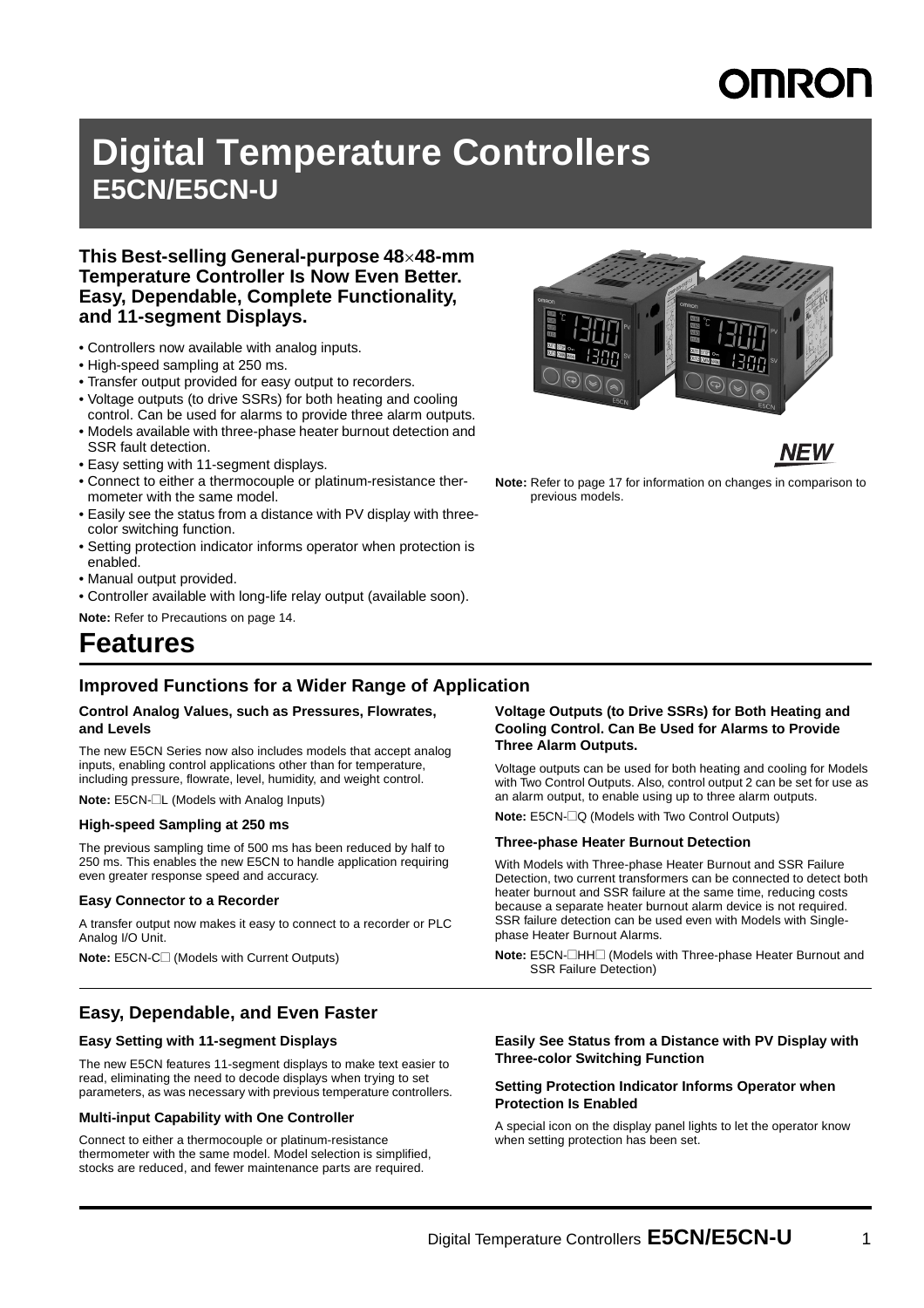$\overline{\phantom{a}}$ 

 $\blacksquare$ 

# **Model Number Structure**

## ■ **Model Number Legend**

## **E5CN-**@@**M**@**-500**

 $\overline{1}$  **2**  $\overline{3}$  **4** 

## **1. Output type**

- R: Relay
- Q: Voltage (for driving SSR)
- C: Current
- Y: Long-life relay output (available soon)
- **2. Number of alarms**
- Blank: No alarm
	- 2: Two alarms

### **3. Option Unit**

M: Option Unit can be mounted

### **4. Input type**

T: Thermocouple/platinum resistance thermometer (multi-input)

L: Analog input

This data sheet is provided as a guideline for selecting products. Be sure to refer to the following user manuals for application precautions and other information required for operation before attempting to use the product.

E5CN/E5CN-U Temperature Controller User's Manual (Cat. No. H129)

E5CN Temperature Controller Communications User's Manual (Cat. No. H130)

 $\mathbf{L}$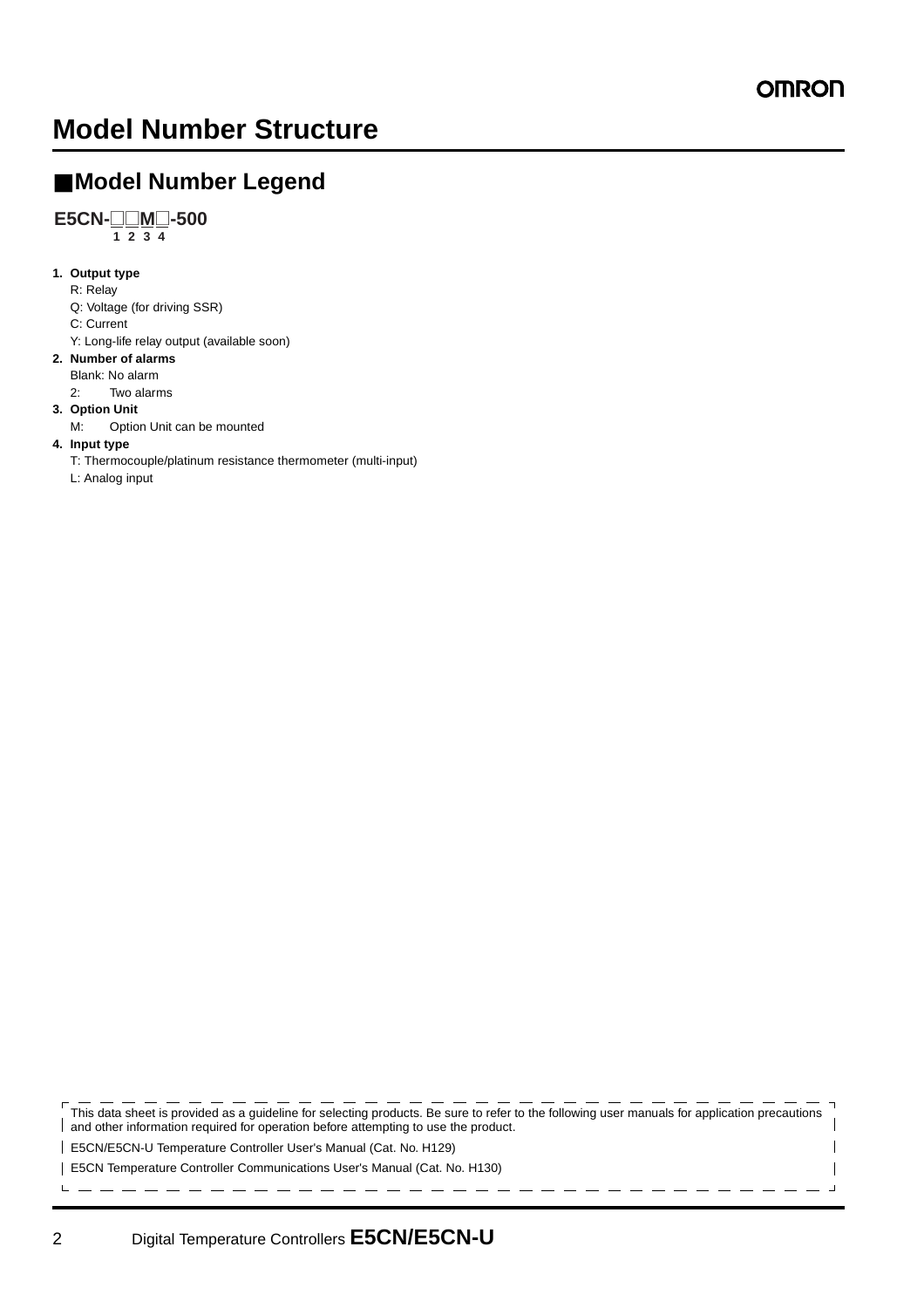# **Ordering Information**

# ■ **Controllers with Temperature Inputs Terminals (Multi-input)**

| <b>Size</b>                                        | Power supply voltage | Number of alarm points | <b>Control outputs</b>    | Model               |
|----------------------------------------------------|----------------------|------------------------|---------------------------|---------------------|
| 1/16 DIN                                           | 100 to 240 VAC       | 0                      | Relay                     | E5CN-RMT-500        |
| $48 \times 48 \times 78$ (W $\times$ H $\times$ D) |                      |                        | Voltage (for driving SSR) | <b>E5CN-QMT-500</b> |
|                                                    |                      |                        | Current                   | <b>E5CN-CMT-500</b> |
|                                                    |                      | 2                      | Relay                     | E5CN-R2MT-500       |
|                                                    |                      |                        | Voltage (for driving SSR) | E5CN-Q2MT-500       |
|                                                    |                      |                        | Current                   | E5CN-C2MT-500       |
|                                                    |                      |                        | Long-life relay           | E5CN-Y2MT-500       |
|                                                    | 24 VAC/DC            | $\Omega$               | Relay                     | <b>E5CN-RMT-500</b> |
|                                                    |                      |                        | Voltage (for driving SSR) | <b>E5CN-QMT-500</b> |
|                                                    |                      |                        | Current                   | <b>E5CN-CMT-500</b> |
|                                                    |                      | 2                      | Relay                     | E5CN-R2MT-500       |
|                                                    |                      |                        | Voltage (for driving SSR) | E5CN-Q2MT-500       |
|                                                    |                      |                        | Current                   | E5CN-C2MT-500       |
|                                                    |                      |                        | Long-life relay           | E5CN-Y2MT-500       |

# ■ **Controllers with Analog Input Terminals**

| <b>Size</b>                                        | Power supply voltage | Number of alarm points | <b>Control outputs</b>    | <b>Model</b>        |
|----------------------------------------------------|----------------------|------------------------|---------------------------|---------------------|
| 1/16 DIN                                           | 100 to 240 VAC       | 0                      | Relay                     | E5CN-RML-500        |
| $48 \times 48 \times 78$ (W $\times$ H $\times$ D) |                      |                        | Voltage (for driving SSR) | E5CN-QML-500        |
|                                                    |                      |                        | Current                   | <b>E5CN-CML-500</b> |
|                                                    |                      | 2                      | Relay                     | E5CN-R2ML-500       |
|                                                    |                      |                        | Voltage (for driving SSR) | E5CN-Q2ML-500       |
|                                                    |                      |                        | Current                   | E5CN-C2ML-500       |
|                                                    |                      |                        | Long-life relay           | E5CN-Y2ML-500       |
|                                                    | 24 VAC/DC            | າ                      | Relay                     | E5CN-R2ML-500       |
|                                                    |                      |                        | Voltage (for driving SSR) | E5CN-Q2ML-500       |
|                                                    |                      |                        | Current                   | E5CN-C2ML-500       |

## ■ Option Units

The E5CN provides optional functionality when one of the following Option Units is mounted.

| <b>Functions</b>      |                                              |              |                                              |                  |
|-----------------------|----------------------------------------------|--------------|----------------------------------------------|------------------|
| <b>Communications</b> | Heater burnout/SSR failure detection         |              |                                              | E53-CNH03N       |
| Communications        |                                              |              |                                              | E53-CN03N        |
|                       | Heater burnout/SSR failure detection         | Event inputs |                                              | <b>E53-CNHBN</b> |
|                       |                                              | Event inputs |                                              | E53-CNBN         |
| <b>Communications</b> | 3-phase heater burnout/SSR failure detection |              |                                              | E53-CNHH03N      |
| Communications        |                                              |              | Control output 2 (voltage output) E53-CNQ03N |                  |
|                       | Heater burnout/SSR failure detection         |              | Control output 2 (voltage output) E53-CNQHN  |                  |

**Note:** Option Units cannot be used for Plug-in models.

These Option Units can be used for the new E5CN models only.

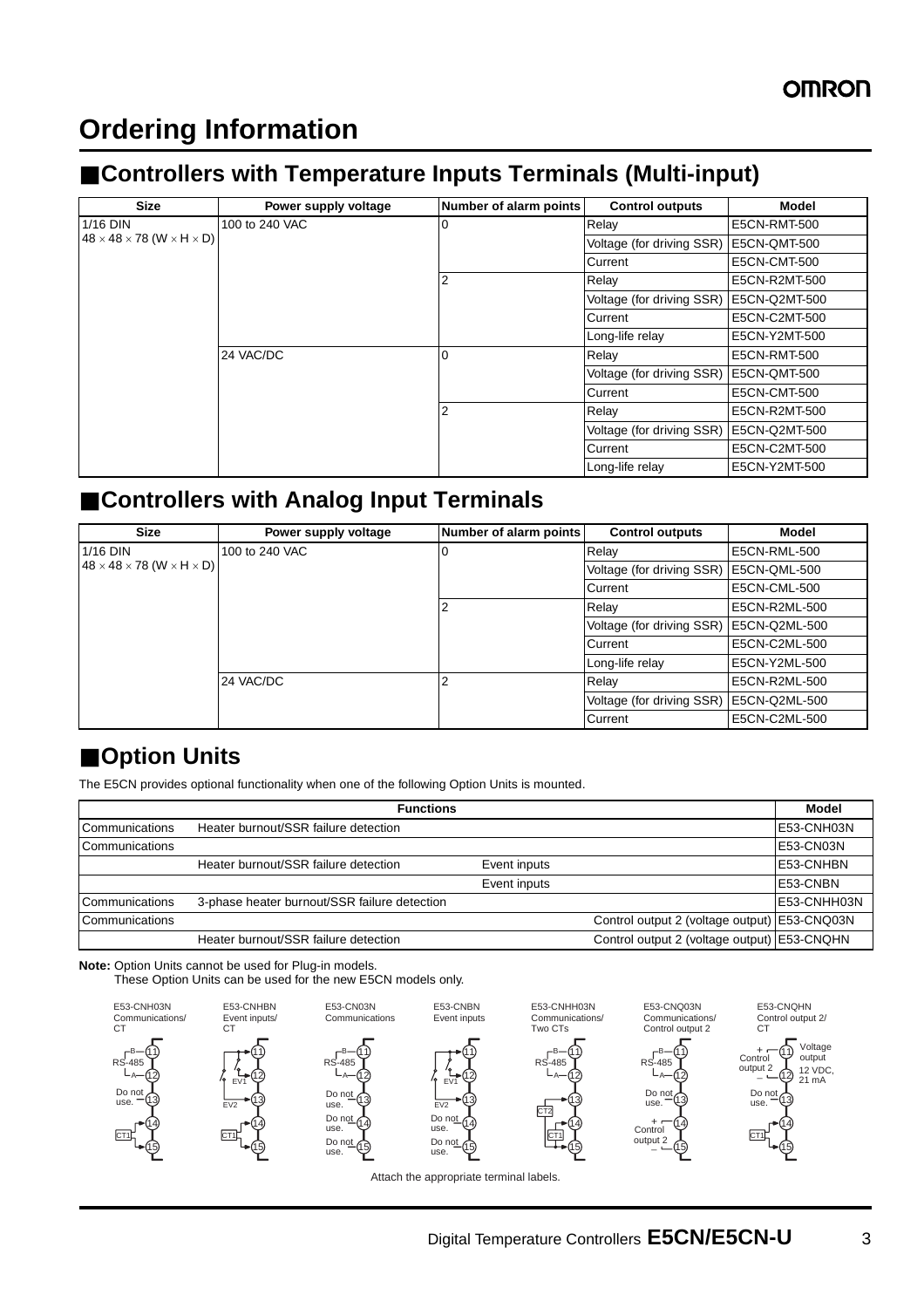# **Model Number Structure**

# ■ **Model Number Legend**



- **1. Output type** R: Relay
	- Q: Voltage
- **2. Number of alarms**
	- Blank: No alarm
	- 1: One alarm
	- 2: Two alarms
- **3. Input type** T: Thermocouple P: Platinum resistance thermometer
- **4. Plug-in type** U: Plug-in type

# **Ordering Information**

# ■ **Controllers with Temperature Inputs Terminals (Multi-input)**

| <b>Size</b>                                        | Power supply voltage | Number of alarm points | <b>Control outputs</b>                | Model             |
|----------------------------------------------------|----------------------|------------------------|---------------------------------------|-------------------|
| $1/16$ DIN                                         | 100 to 240 VAC       |                        | Relay                                 | E5CN-RTU          |
| $48 \times 48 \times 78$ (W $\times$ H $\times$ D) |                      |                        | Voltage (for driving SSR)             | IE5CN-QTU         |
|                                                    |                      |                        | Relay                                 | E5CN-R1TU         |
|                                                    |                      |                        | Voltage (for driving SSR)             | E5CN-Q1TU         |
|                                                    |                      |                        | Relay                                 | E5CN-R2TU         |
|                                                    |                      |                        | Voltage (for driving SSR)             | <b>IE5CN-Q2TU</b> |
|                                                    | 24 VAC/DC            |                        | Relav                                 | E5CN-RTU          |
|                                                    |                      |                        | Voltage (for driving SSR)             | E5CN-QTU          |
|                                                    |                      |                        | Relay                                 | E5CN-R1TU         |
|                                                    |                      |                        | Voltage (for driving SSR)             | E5CN-Q1TU         |
|                                                    |                      | っ                      | Relay                                 | E5CN-R2TU         |
|                                                    |                      |                        | Voltage (for driving SSR)   E5CN-Q2TU |                   |

**Note:** Option Units (E53-CN□□N) cannot be used for Plug-in models.

# ■ **Accessories (Order Separately)**

## **Terminal Cover**

| Connectable models   Terminal type |           |
|------------------------------------|-----------|
| Model                              | E53-COV10 |

## **Current Transformers (CTs)**

| <b>Model</b>           | F54-CT1 | F54-CT3   |
|------------------------|---------|-----------|
| Hole diameter 5.8 dia. |         | 12.0 dia. |

## **Adapter**

| <b>Connectable models</b> | Terminal type |
|---------------------------|---------------|
| Model                     | Y92F-45       |

**Note:** Use this Adapter when the panel has been previously prepared for the  $E5B\square$ .

## **Sockets (for Models with Plug-in Connectors)**

| <b>Model</b> | <b>P2CF-11</b>                 | P2CF-11-E                                                   | P3GA-11                       | Y92A-48G                                      |
|--------------|--------------------------------|-------------------------------------------------------------|-------------------------------|-----------------------------------------------|
| <b>Type</b>  | Front-<br>connecting<br>Socket | Front-<br>connecting<br>Socket with<br>Finger<br>Protection | Back-<br>connecting<br>socket | Terminal<br>Cover for<br>Finger<br>Protection |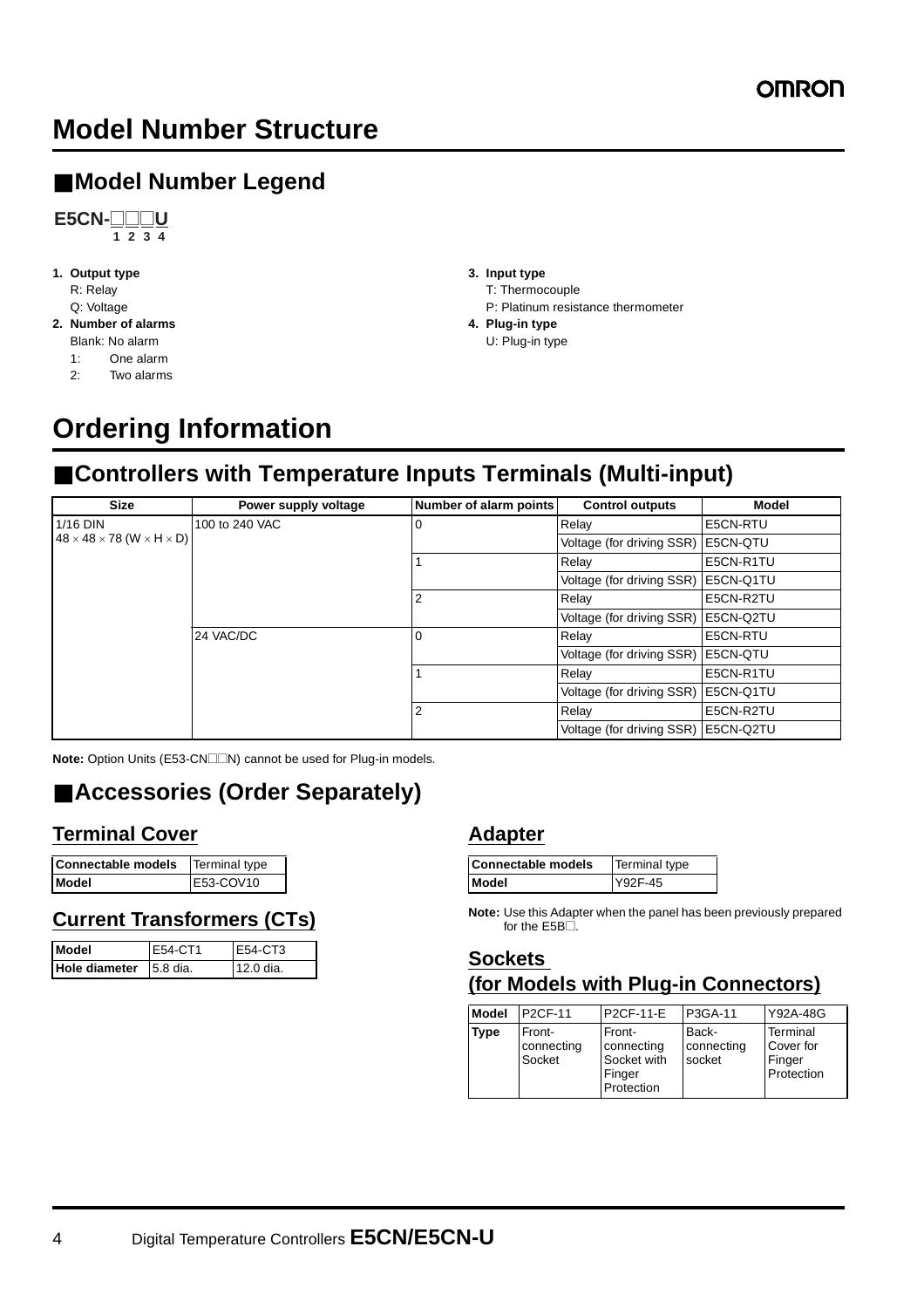# **Specifications**

# ■ **Ratings**

| Item                       | Power supply<br>voltage    |                                                                                                                                                                                                                                       | 100 to 240 VAC, 50/60 Hz                                                                                     | 24 VAC, 50/60 Hz or 24 VDC                                                                            |  |  |
|----------------------------|----------------------------|---------------------------------------------------------------------------------------------------------------------------------------------------------------------------------------------------------------------------------------|--------------------------------------------------------------------------------------------------------------|-------------------------------------------------------------------------------------------------------|--|--|
| Operating voltage range    |                            |                                                                                                                                                                                                                                       | 85% to 110% of rated supply voltage                                                                          |                                                                                                       |  |  |
| Power                      | E5CN                       |                                                                                                                                                                                                                                       | 7.5 VA max. (E5CN-R2T: 3.0 VA at 100 VAC)                                                                    | 5 VA/3 W max. (E5CN-R2T: 2.7 VA at 24 VAC)                                                            |  |  |
| consumption                | E5CN-U                     | 6 VA max.                                                                                                                                                                                                                             |                                                                                                              | 3 VA/2 W max.                                                                                         |  |  |
| Sensor input               |                            |                                                                                                                                                                                                                                       | Models with temperature inputs                                                                               |                                                                                                       |  |  |
|                            |                            |                                                                                                                                                                                                                                       | Thermocouple: K, J, T, E, L, U, N, R, S, or B                                                                |                                                                                                       |  |  |
|                            |                            |                                                                                                                                                                                                                                       | Platinum resistance thermometer: Pt100 or JPt100                                                             |                                                                                                       |  |  |
|                            |                            |                                                                                                                                                                                                                                       | Infrared temperature sensor: 10 to 70°C, 60 to 120°C, 115 to 165°C, or 160 to 260°C                          |                                                                                                       |  |  |
|                            |                            |                                                                                                                                                                                                                                       | Voltage input: 0 to 50 mV                                                                                    |                                                                                                       |  |  |
|                            |                            |                                                                                                                                                                                                                                       | Models with analog inputs                                                                                    |                                                                                                       |  |  |
|                            |                            |                                                                                                                                                                                                                                       | Current input: 4 to 20 mA or 0 to 20 mA                                                                      |                                                                                                       |  |  |
|                            |                            |                                                                                                                                                                                                                                       | Voltage input: 1 to 5 V, 0 to 5 V, or 0 to 10 V                                                              |                                                                                                       |  |  |
| Input impedance            |                            |                                                                                                                                                                                                                                       | Current input: 150 $\Omega$ , Voltage input: 1 M $\Omega$ (Use a 1:1 connection when connecting the ES2-HB.) |                                                                                                       |  |  |
| Control<br>outputs         | Relay outputs              | E5CN                                                                                                                                                                                                                                  | 5 V, 10 mA                                                                                                   | SPST-NO, 250 VAC, 3 A (resistive load), electrical life: 100,000 operations, minimum applicable load: |  |  |
|                            |                            | E5CN-U                                                                                                                                                                                                                                | V, 10 mA                                                                                                     | SPDT, 250 VAC, 3 A (resistive load), electrical life: 100,000 operations, minimum applicable load: 5  |  |  |
|                            | Voltage outputs            | E5CN<br>E5CN-U                                                                                                                                                                                                                        | Output voltage: 12 VDC ±15% (PNP), max. load current: 21 mA, with short-circuit protection circuit           |                                                                                                       |  |  |
|                            | <b>Current outputs</b>     | E5CN                                                                                                                                                                                                                                  | 4 to 20 mA DC/0 to 20 mA DC, load: 600 $\Omega$ max., resolution: approx. 2,700                              |                                                                                                       |  |  |
|                            | Long-life relay<br>outputs | E5CN                                                                                                                                                                                                                                  | 5 V, 100 mA (Do not connect a DC load.)                                                                      | SPST-NO, 250 VAC, 3 A (resistive load), electrical life: 100,000 operations, minimum applicable load: |  |  |
| Alarm outputs              |                            | SPST-NO, 250 VAC, 1 A (resistive load), electrical life: 100,000 operations, minimum applicable load: 1 V, 1 mA                                                                                                                       |                                                                                                              |                                                                                                       |  |  |
| Event inputs               | Contact inputs             |                                                                                                                                                                                                                                       | ON: 1 k $\Omega$ max., OFF: 100 k $\Omega$ min.                                                              |                                                                                                       |  |  |
|                            | Non-contact input          |                                                                                                                                                                                                                                       | ON: Residual voltage: 1.5 V max., OFF: Leakage current: 0.1 mA max.                                          |                                                                                                       |  |  |
|                            |                            |                                                                                                                                                                                                                                       | Discharge current: Approx. 7 mA per point                                                                    |                                                                                                       |  |  |
| Control method             |                            | ON/OFF control or 2-PID control (with auto-tuning)                                                                                                                                                                                    |                                                                                                              |                                                                                                       |  |  |
| Setting method             |                            | Digital setting using front panel keys                                                                                                                                                                                                |                                                                                                              |                                                                                                       |  |  |
| Indication method          |                            | 11-segment digital display and individual LED indicators (7-segments displays also possible)                                                                                                                                          |                                                                                                              |                                                                                                       |  |  |
|                            |                            | Character height: PV: 11 mm, SV: 6.5 mm                                                                                                                                                                                               |                                                                                                              |                                                                                                       |  |  |
| Other functions            |                            | Manual output, heating/cooling control, transfer output (on some models), loop burnout alarm, multi SP, SP<br>indicator, MV limiter, input digital filter, self-tuning, temperature input shift, run/stop, protection functions, etc. |                                                                                                              |                                                                                                       |  |  |
| Ambient operating humidity |                            | $-10$ to 55°C (with no icing or condensation), for 3-year warranty: $-10$ to 50°C                                                                                                                                                     |                                                                                                              |                                                                                                       |  |  |
| Ambient operating humidity |                            | 25% to 85%                                                                                                                                                                                                                            |                                                                                                              |                                                                                                       |  |  |
| Storage temperature        |                            | $-25$ to 65 $\degree$ C (with no icing or condensation)                                                                                                                                                                               |                                                                                                              |                                                                                                       |  |  |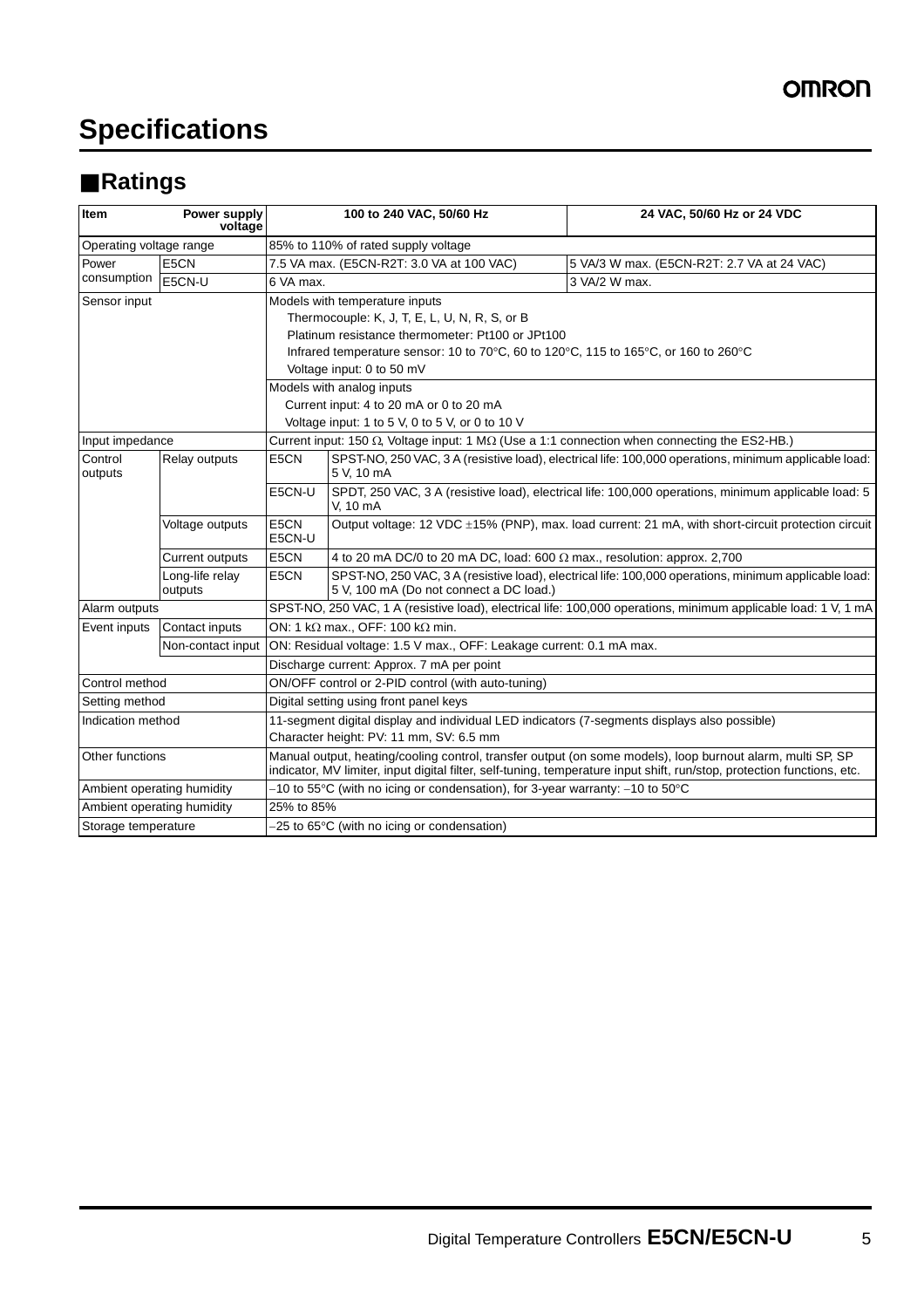# ■ **Input Ranges**

## **Thermocouples/Platinum Resistance Thermometers (Multi-inputs)**



K, J, T, E, N, R, S, B: IEC584-1 L: Fe-CuNi, DIN 43710-1985

**Models with Analog Inputs**

| <b>Input Type</b>   | Current                                    |                                                                            | Voltage |             |                                           |
|---------------------|--------------------------------------------|----------------------------------------------------------------------------|---------|-------------|-------------------------------------------|
| Input specification |                                            | 4 to 20 mA 0 to 20 mA 1 to 5 V                                             |         | $10$ to 5 V | 0 to 10 V                                 |
| Setting range       | Usable in the following ranges by scaling: |                                                                            |         |             |                                           |
|                     |                                            | $-1999$ to 9999, $-199.9$ to 999.9, $-19.99$ to 99.99 or $-1.999$ to 9.999 |         |             |                                           |
| Setting number      |                                            |                                                                            |         |             | Shaded settings are the default settings. |

Pt100: IEC 751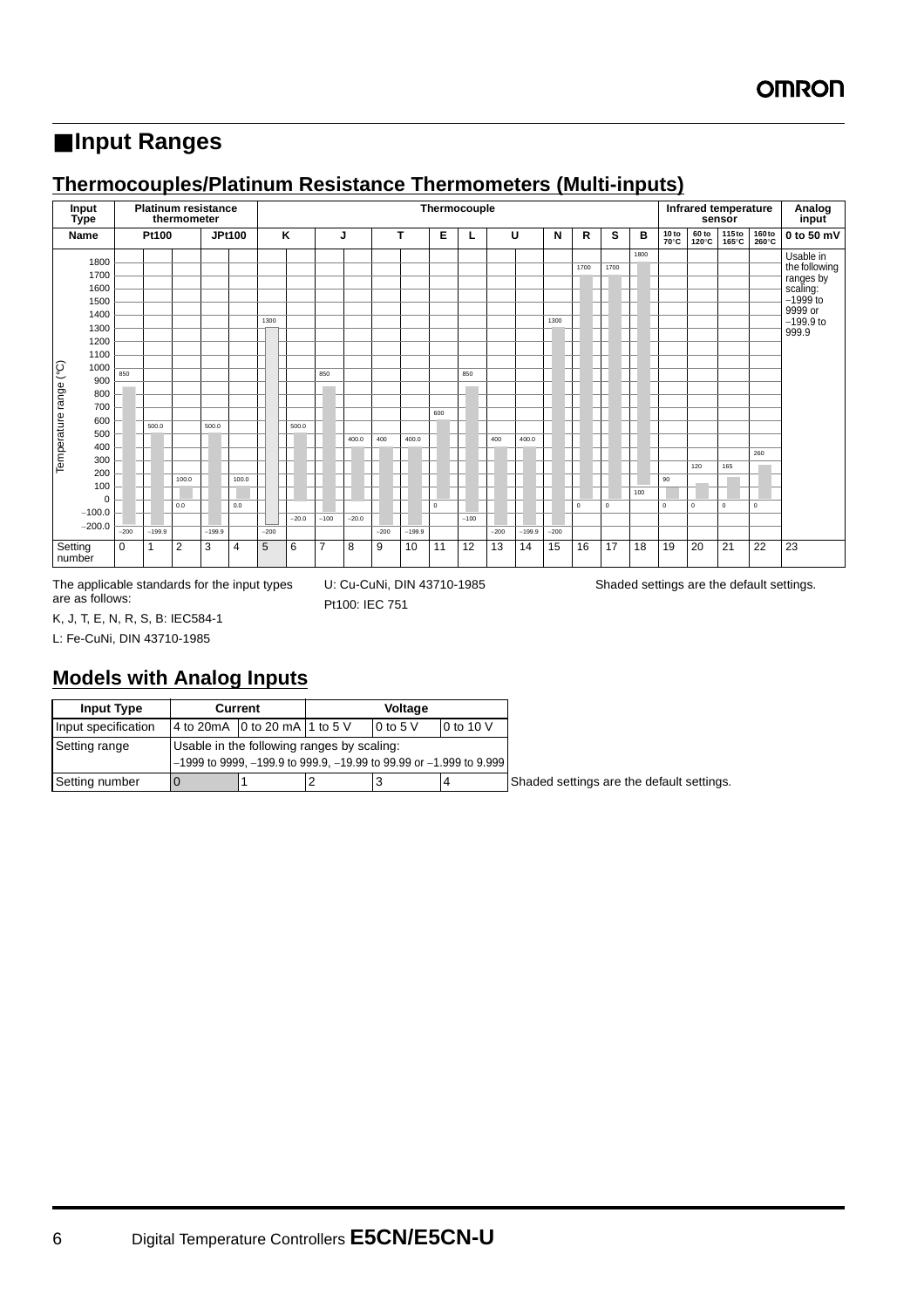SPH L |H|≤|L|

SPH L H≤|L

# ■ Alarm Types

Select alarm types out of the 12 alarm types listed in the following table.

| Set value                     | Alarm type                                             |                                                             | <b>Alarm output operation</b>                             |
|-------------------------------|--------------------------------------------------------|-------------------------------------------------------------|-----------------------------------------------------------|
|                               |                                                        | When X is<br>positive                                       | When X is<br>negative                                     |
| 0                             | Alarm function<br>OFF                                  | Output OFF                                                  |                                                           |
| $\mathbf{1}$<br>(See note 1.) | Upper- and lower-<br>limit                             | H  <br>Г<br>ON<br>OFF<br>SP                                 | (See note 2.)                                             |
| $\overline{2}$                | <b>Upper limit</b>                                     | * X *<br>ON<br>OFF<br>SP                                    | $x \rightarrow$<br>ON<br><b>OFF</b><br>SP                 |
| 3                             | Lower limit                                            | $x \rightarrow$<br>ON<br>OFF<br>SP                          | → x ←<br>ON<br>OFF<br>SP                                  |
| 4<br>(See note 1.)            | Upper- and lower-<br>limit range                       | $L$ $H$ $\leftarrow$<br>ON<br>OFF<br>$\overline{\text{SP}}$ | (See note 3.)                                             |
| 5<br>(See note 1.)            | Upper- and lower-<br>limit with standby<br>sequence    | LIHH<br>ON<br>OFF<br>SP<br>(See note 5.)                    | (See note 4.)                                             |
| 6                             | Upper-limit with<br>standby sequence                   | → x l←<br>ON<br>OFF<br>$\overline{\text{SP}}$               | $x \rightarrow$<br>ON<br>OFF<br>SP                        |
| 7                             | Lower-limit with<br>standby sequence                   | $x \mid \bullet$<br>ON<br>OFF<br>SP                         | ► X<br>ON<br><b>OFF</b><br>SP                             |
| 8                             | Absolute-value<br>upper-limit                          | $\rightarrow x \rightarrow$<br>ON<br>OFF-<br>Ō              | $\rightarrow \times \rightarrow$<br>ON<br>OFF<br>$\Omega$ |
| 9                             | Absolute-value<br>lower-limit                          | $-x-$<br>ON<br>OFF<br>$\mathbf 0$                           | $-x$<br>ON<br><b>OFF</b><br>$\Omega$                      |
| 10                            | Absolute-value<br>upper-limit with<br>standby sequence | — x –<br>ON<br>OFF<br>$\mathbf 0$                           | — x-<br>ON<br>OFF<br>$\Omega$                             |
| 11                            | Absolute-value<br>lower-limit with<br>standby sequence | -x-<br>ON<br>OFF<br>$\mathbf 0$                             | -x-<br>ON<br>OFF<br>$\Omega$                              |
| 12<br>(See note 6.)           | LBA (for alarm 1<br>only)                              | ---                                                         |                                                           |

- **Note: 1.** With set values 1, 4 and 5, the upper and lower limit values can be set independently for each alarm type, and are expressed as "L" and "H."
	- **2.** Set value: 1, Upper- and lower-limit alarm

| Case 1               | Case 2                   | Case 3 (Always ON) | $H < 0$ , $L < 0$          |
|----------------------|--------------------------|--------------------|----------------------------|
| $H$ SP               | SPL H                    | <b>SP</b>          |                            |
| H<0, L>0<br> H  <  L | H > 0, L < 0<br> H  >  L | L SP               | H<0, L>0<br>$ H  \geq  L $ |
|                      |                          |                    | $H > 0$ , $L < 0$          |

**3.** Set value: 4, Upper- and lower-limit range

| Case 1               | Case 2                        | Case 3 (Always ON) |                            |
|----------------------|-------------------------------|--------------------|----------------------------|
| H SP                 | SP <sub>L</sub><br>н          | <b>SP</b><br>н     | $H < 0$ , $L < 0$          |
| H<0, L>0<br> H  <  L | $H > 0$ , $L < 0$<br> H  >  L | L SP<br>н          | H<0, L>0<br>$ H  \geq  L $ |
|                      |                               |                    | H > 0, L < 0               |

- **4.** Set value: 5, Upper- and lower-limit with standby sequence For Upper- and Lower-Limit Alarm Described Above
	- **•** Case 1 and 2 Always OFF when the upper-limit and lower-limit hysteresis overlaps.
	- **•** Case 3: Always OFF
- **5.** Set value: 5, Upper- and lower-limit with standby sequence Always OFF when the upper-limit and lower-limit hysteresis overlaps.
- **6.** Set value: 12, LBA can be set only for alarm 1.

Set the alarm types for alarms 1 to 3 independently in the initial setting level. The default setting is 2 (upper limit).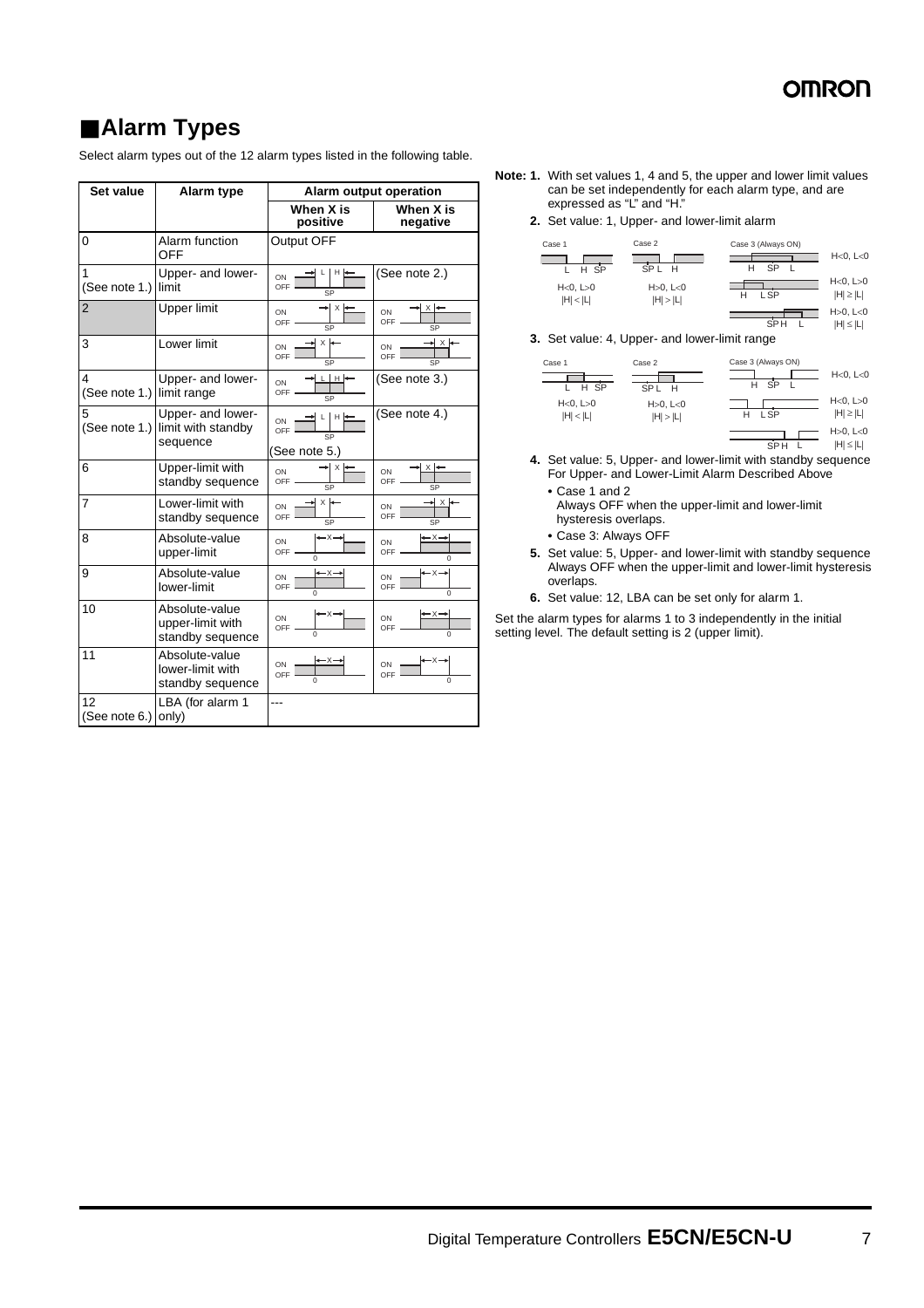# ■ **Characteristics**

| <b>Indication accuracy</b>            |                    | Thermocouple: (See note 1.)<br>E5CN:<br>$(\pm 0.5\%$ of indicated value or $\pm 1^{\circ}$ C,<br>whichever is greater) $\pm$ 1 digit max.<br>E5CN-U: $(\pm 1\%$ of indicated value or $\pm 2^{\circ}$ C,<br>whichever greater) $\pm$ 1 digit max.<br>Platinum resistance thermometer:<br>$(\pm 0.5\%$ of indicated value or $\pm 1^{\circ}$ C,<br>whichever is greater) $\pm$ 1 digit max.<br>Analog input: $\pm 0.5\%$ FS $\pm 1$ digit max.<br>CT input: $\pm 0.5\%$ FS $\pm 1$ digit max. |  |
|---------------------------------------|--------------------|----------------------------------------------------------------------------------------------------------------------------------------------------------------------------------------------------------------------------------------------------------------------------------------------------------------------------------------------------------------------------------------------------------------------------------------------------------------------------------------------|--|
| <b>Hysteresis</b>                     |                    | Models with thermocouple/platinum<br>resistance thermometer (multi-input) inputs:<br>0.1 to 999.9 EU (in units of 0.1 EU)<br>Models with analog inputs:<br>0.01 to 99.99% FS (in units of 0.01% FS)                                                                                                                                                                                                                                                                                          |  |
| Proportional band (P)                 |                    | Thermocouple/platinum resistance<br>thermometer (multi-input) models:<br>0.1 to 999.9 EU (in units of 0.1 EU)<br>Models with analog inputs:<br>0.1 to 999.9% FS (in units of 0.1% FS)                                                                                                                                                                                                                                                                                                        |  |
| Integral time (I)                     |                    | 0 to 3999 s (in units of 1 s)                                                                                                                                                                                                                                                                                                                                                                                                                                                                |  |
| Derivative time (D)                   |                    | 0 to 3999 s (in units of 1 s) (See note 3.)                                                                                                                                                                                                                                                                                                                                                                                                                                                  |  |
| Control period                        |                    | 0.5, 1 to 99 s (in units of 1 s)                                                                                                                                                                                                                                                                                                                                                                                                                                                             |  |
| <b>Manual reset value</b>             |                    | 0.0 to 100.0% (in units of 0.1%)                                                                                                                                                                                                                                                                                                                                                                                                                                                             |  |
| Alarm setting range                   |                    | -1999 to 9999 (decimal point position<br>depends on input type)                                                                                                                                                                                                                                                                                                                                                                                                                              |  |
| Sampling period                       |                    | 250 ms                                                                                                                                                                                                                                                                                                                                                                                                                                                                                       |  |
| Affect of signal source<br>resistance |                    | Thermocouple: $0.1^{\circ}$ C/ $\Omega$ max. (100 $\Omega$ max.)<br>(See note 4.)<br>Platinum resistance thermometer: $0.4^{\circ}C/\Omega$<br>max. (10 $\Omega$ max.)                                                                                                                                                                                                                                                                                                                       |  |
| <b>Insulation resistance</b>          |                    | 20 M $\Omega$ min. (at 500 VDC)                                                                                                                                                                                                                                                                                                                                                                                                                                                              |  |
| Dielectric strength                   |                    | 2,000 VAC, 50 or 60 Hz for 1 min (between<br>terminals with different charge)                                                                                                                                                                                                                                                                                                                                                                                                                |  |
| <b>Vibration</b><br>resistance        | <b>Malfunction</b> | 10 to 55 Hz, 20 m/s <sup>2</sup> for 10 min each in X, Y,<br>and Z directions                                                                                                                                                                                                                                                                                                                                                                                                                |  |
|                                       | <b>Destruction</b> | 10 to 55 Hz, 0.75-mm single amplitude for 2<br>hrs each in X, Y, and Z directions                                                                                                                                                                                                                                                                                                                                                                                                            |  |
| Shock<br>resistance                   | <b>Malfunction</b> | 100 m/s <sup>2</sup> min., 3 times each in X, Y, and Z<br>directions                                                                                                                                                                                                                                                                                                                                                                                                                         |  |
| <b>Destruction</b>                    |                    | 300 m/s <sup>2</sup> min., 3 times each in X, Y, and Z<br>directions                                                                                                                                                                                                                                                                                                                                                                                                                         |  |
| Weight<br>E5CN<br>E5CN-U              |                    | Controller: Approx. 150 G, Mounting<br>Bracket: Approx. 10 g                                                                                                                                                                                                                                                                                                                                                                                                                                 |  |
|                                       |                    | Controller: Approx. 110 G, Mounting<br>Bracket: Approx. 10 g                                                                                                                                                                                                                                                                                                                                                                                                                                 |  |
| E5CN<br>Degree of<br>protection       |                    | Front panel: NEMA4X for indoor use<br>(equivalent to IP66)<br>Rear case: IP20, Terminal section: IP00                                                                                                                                                                                                                                                                                                                                                                                        |  |
| <b>E5CN-U</b>                         |                    | Front panel: Equivalent to IP50, rear case:<br>IP20, terminals: IP00                                                                                                                                                                                                                                                                                                                                                                                                                         |  |
| <b>Memory protection</b>              |                    | Non-volatile memory (number of writes:<br>1,000,000 operations)                                                                                                                                                                                                                                                                                                                                                                                                                              |  |

**Note: 1.** The indication of K thermocouples in the -200 to 1300°C range,  $T$  and N thermocouples at a temperature of  $-100^{\circ}$ C max., and U and L thermocouples at any temperature is  $\pm 2^{\circ}$ C  $\pm$ 1 digit maximum. The indication accuracy of the B thermocouple at a temperature of 400°C max. is not specified. The indication accuracy of the R and S thermocouples at a temperature of 200 $^{\circ}$ C max. is  $\pm 3^{\circ}$ C  $\pm 1$ digit max.

- **2.** "EU" stands for Engineering Unit and is used as the unit after scaling. For a temperature sensor, the EU is °C or °F.
- **3.** When robust tuning (RT) is ON, the differential time is 0.0 to 999.9 (in units of 1 s).
- **4.** BRS sensors:  $0.2^{\circ}C/\Omega$  max. (100  $\Omega$  max.)

# ■ **Communications Specifications**

| <b>Transmission</b><br>line connection<br>method | RS-485 multipoint                                                                                                                              |
|--------------------------------------------------|------------------------------------------------------------------------------------------------------------------------------------------------|
| <b>Communications</b>                            | RS-485 (two-wire, half duplex)                                                                                                                 |
| <b>Synchronization</b><br>method                 | Start-stop synchronization                                                                                                                     |
| <b>Baud rate</b>                                 | 1200, 2400, 4800, 9600, 19200, or 38400 bps                                                                                                    |
| Transmission<br>code                             | ASCII                                                                                                                                          |
| Data bit length                                  | 7 or 8 bits                                                                                                                                    |
| Stop bit length                                  | 1 or 2 bits                                                                                                                                    |
| <b>Error detection</b>                           | Vertical parity (none, even, odd)<br>Frame check sequence (FCS) with SYSWAY<br>Block check character (BCC) with CompoWay/F<br>or CRC-16 Modbus |
| <b>Flow control</b>                              | None                                                                                                                                           |
| Interface                                        | RS-485                                                                                                                                         |
| <b>Retry function</b>                            | None                                                                                                                                           |
| <b>Communications</b><br>buffer                  | 40 bytes                                                                                                                                       |
| <b>Communications</b><br>response wait<br>time   | $0$ to 99 ms<br>Default: 20 ms                                                                                                                 |

**Note:** The baud rate, data bit length, stop bit length, and vertical parity can be individually set using the Communications Setting Level.

## ■ Current Transformer **(Sold Separately)**

## **Ratings**

| <b>Dielectric</b><br>strength                  | 1,000 VAC for 1 min                            |
|------------------------------------------------|------------------------------------------------|
| <b>Vibration</b><br>resistance                 | 50 Hz, 98 $m/s^2$                              |
| Weight                                         | E54-CT1: Approx. 11.5 g, E54-CT3: Approx. 50 g |
| <b>Accessories</b><br>$(E54-CT3 \text{ only})$ | Armatures (2)<br>Plugs (2)                     |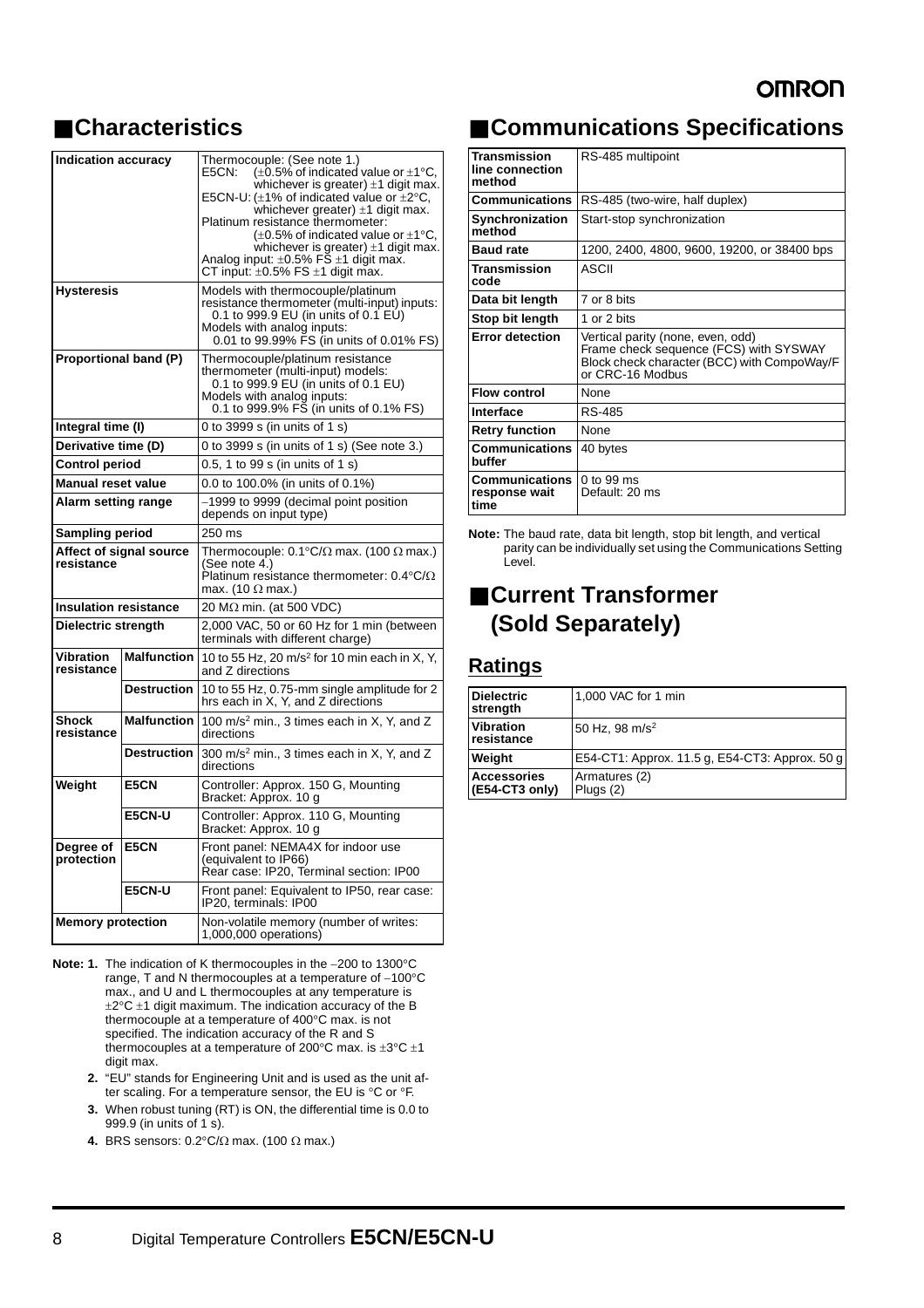## ■ **Heater Burnout Alarms and SSR Failure Detection Alarms**

(E5CN Models with Heater Burnout and SSR Failure Detection Alarms)

| <b>Maximum</b><br>heater current                          | 50 A AC                                                                                                                                                                                                                 |
|-----------------------------------------------------------|-------------------------------------------------------------------------------------------------------------------------------------------------------------------------------------------------------------------------|
| Input current<br>indication<br>accuracy                   | $\pm 5\%$ FS $\pm 1$ digit max.                                                                                                                                                                                         |
| <b>Heater burnout I</b><br>alarm setting<br>range         | 0.1 to 49.9 A (in units of 0.1 A)<br>0.0 A: Heater burnout/SSR failure alarm output<br>turned OFF.<br>50.0 A: Heater burnout/SSR failure alarm output<br>turned ON.<br>Minimum detection ON time: 190 ms (See note 1.)  |
| <b>SSR failure</b><br>detection<br>alarm setting<br>range | 0.1 to 49.9 A (in units of 0.1 A)<br>0.0 A: Heater burnout/SSR failure alarm output<br>turned ON.<br>50.0 A: Heater burnout/SSR failure alarm output<br>turned OFF.<br>Minimum detection OFF time: 190 ms (See note 2.) |

**Note: 1.** If the ON time of control output 1 is less than 190 ms, heater burnout detection and the heater current will not be measured.

**2.** If the OFF time of control output 2 is less than 190 ms, SSR failure detection and the heater current will not be measured.

## ■ **Electrical Life Expectancy Curve for Relays (Reference Values)**



**Note:** Do not connect a DC load to a Controller with a Long-life Relay Output.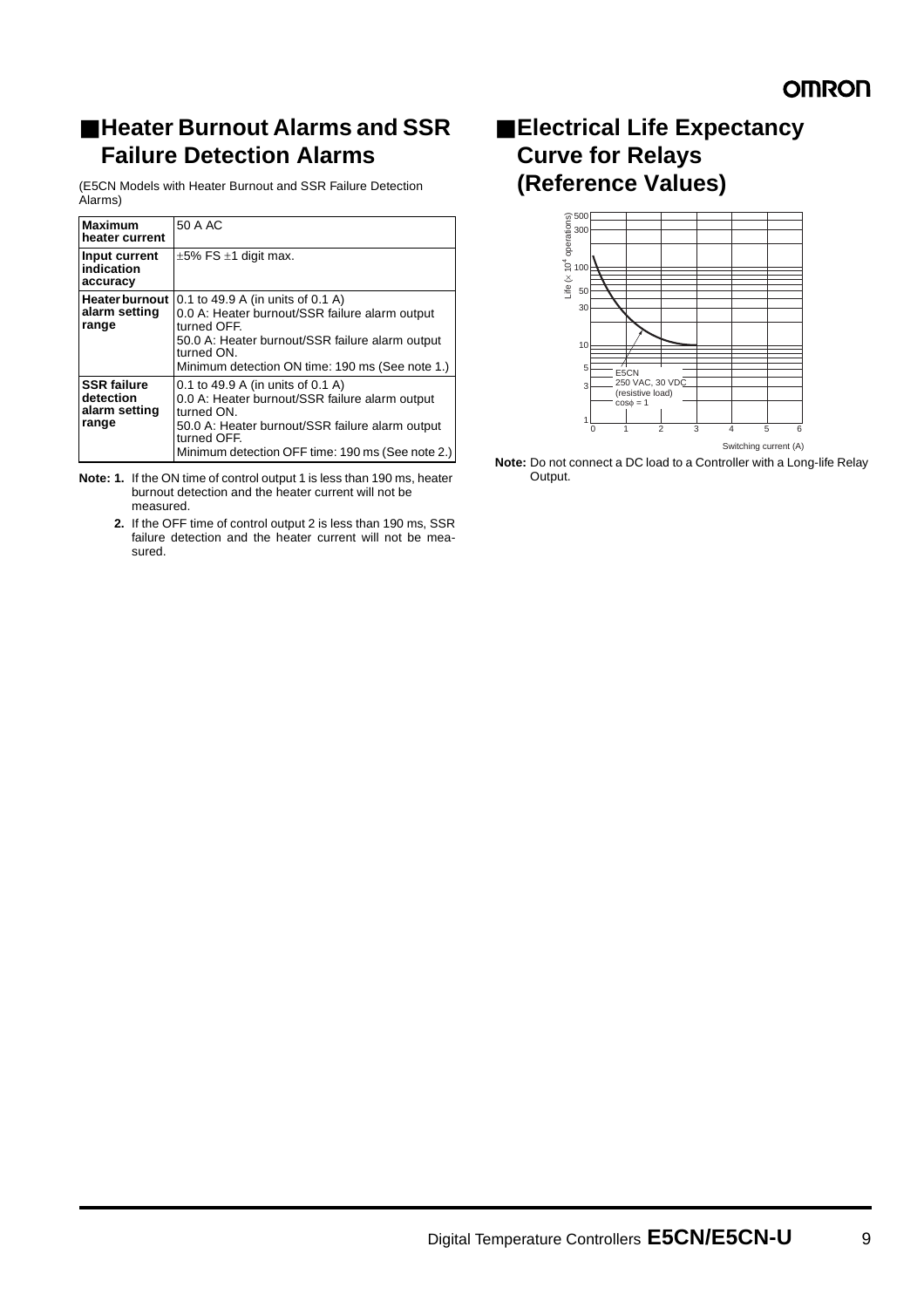# **External Connections**

- **•** Voltage outputs (control outputs) are not electrically insulated from the internal circuits. When using a grounding thermocouple, do not connect any of the control output terminals to ground. If the control output terminals are connected to ground, errors will occur in the measured temperature values as a result of leakage current.
- **•** Standard insulation is applied between any of the following: power supply terminals, input terminals, output terminals, and communications terminals (for models with communications). If reinforced insulation is required, provide additional insulation, such as spacial distance or material insulation, as defined by IEC 60664 suitable for the maximum operating voltage.



Terminals 11 to 15 do not exist on models without options (heater burnout detection, control output 2, event inputs, or communications). Terminal applications depend on the model of the Controller.





The input power supply depends on the power supply specification of the Controller and is either 100 to 240 VAC or 24 VAC/DC (no polarity). Order the P2CF-11 or P3GA-11 Socket separately. (See page 14.)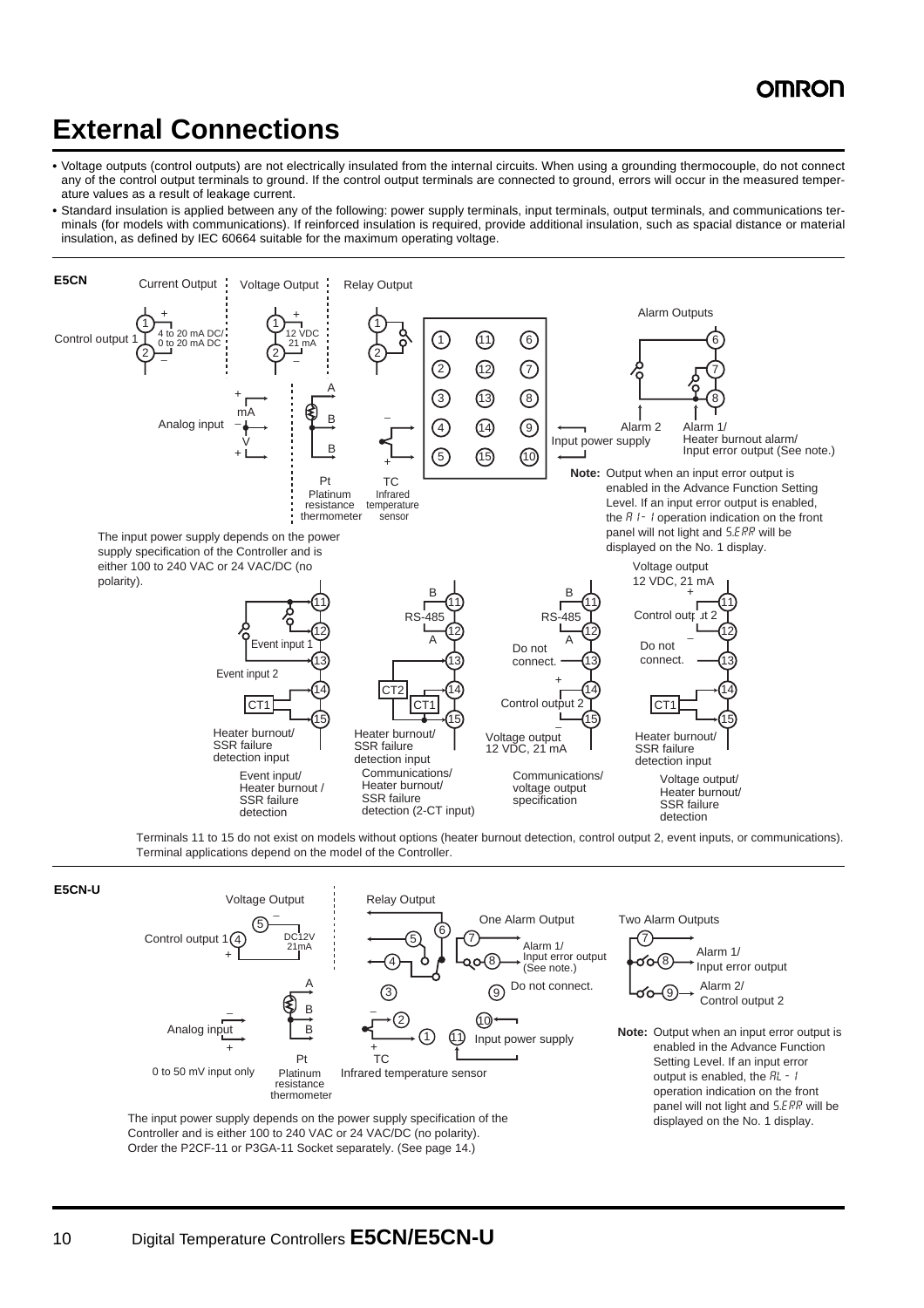# **Nomenclature**

#### **E5CN E5CN-U**

The front panel is the same for the E5CN and E5CN-U.



# **Dimensions**

# ■ **Standard Models**

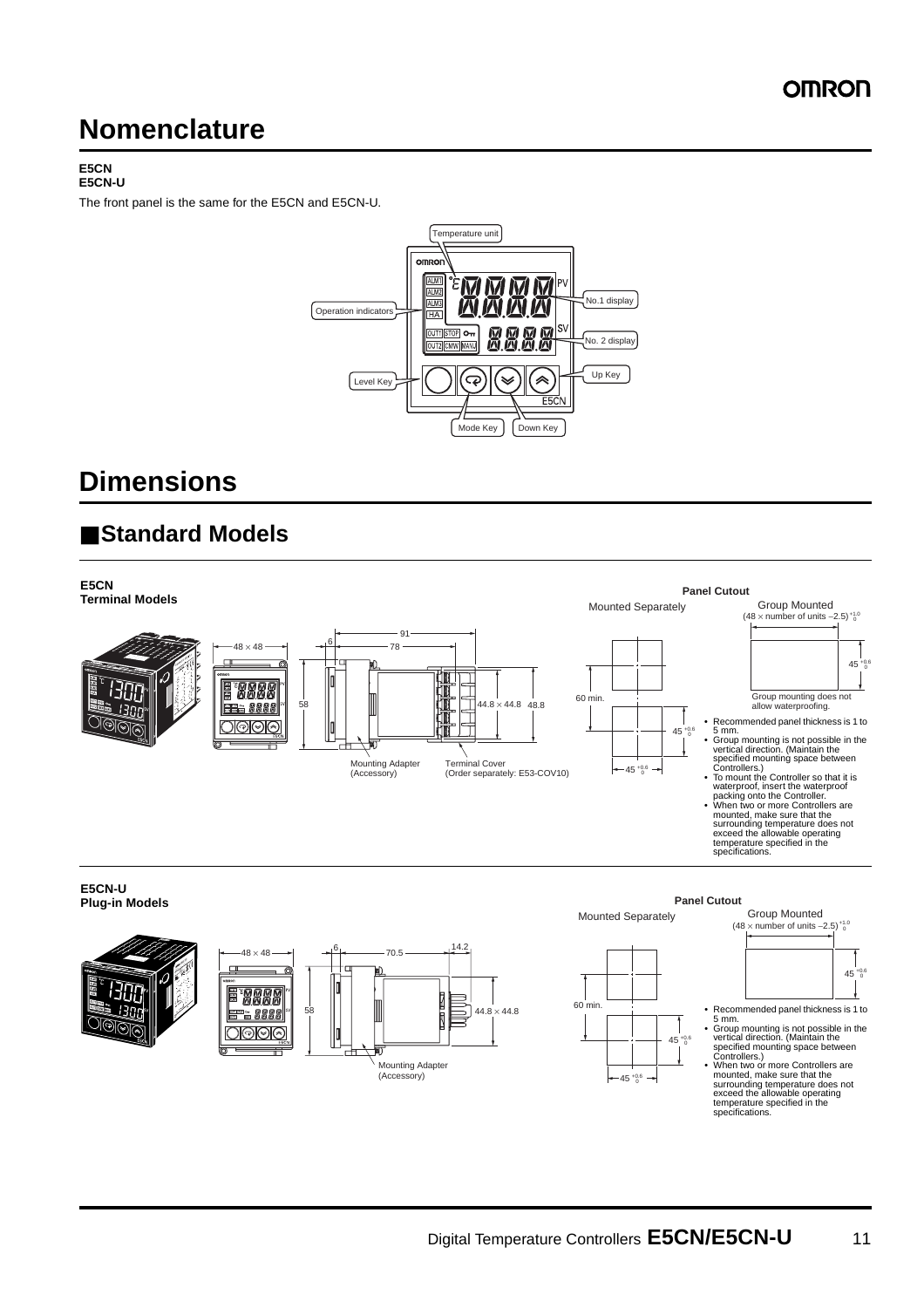# ■ **Accessories (Order Separately)**

## **Terminal Cover**



## **Current Transformers**



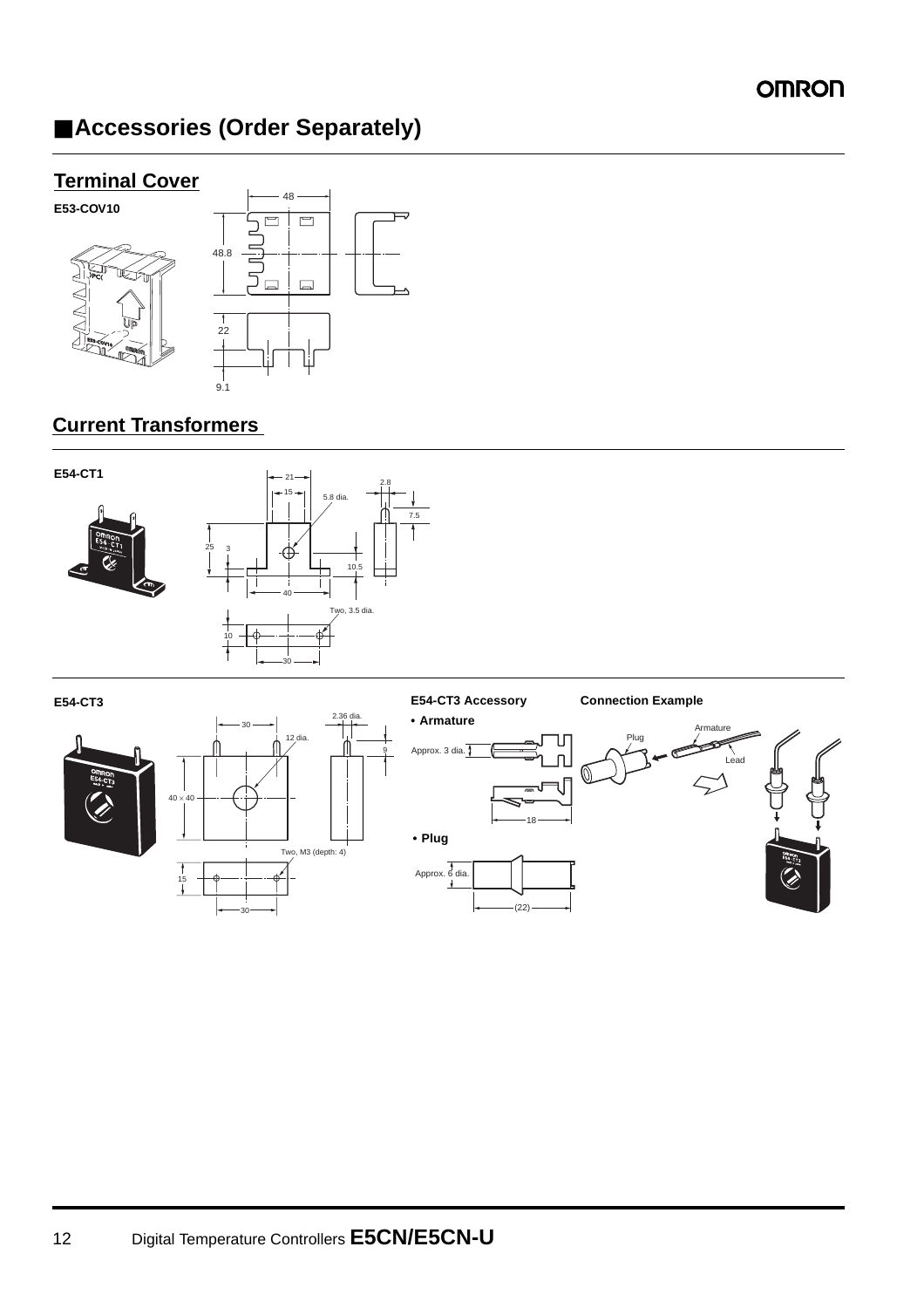## **Adapter**

**Note:** Use this Adapter when the panel has already been prepared for the E5B@.

### **Y92F-45**



## **E5CN-U Wiring Socket**



 $2.2 \rightarrow 4.7$ 

- 77.3 (to back of E5CN)

**Note:** A model with finger protection (P2CF-11-E) is also available.

# **Back-connecting Socket**

**P3GA-11**



**Note: 1.** Using any other sockets will adversely affect accuracy. Use only the specified sockets. **2.** A Protective Cover for finger protection (Y92A-48G) is also available.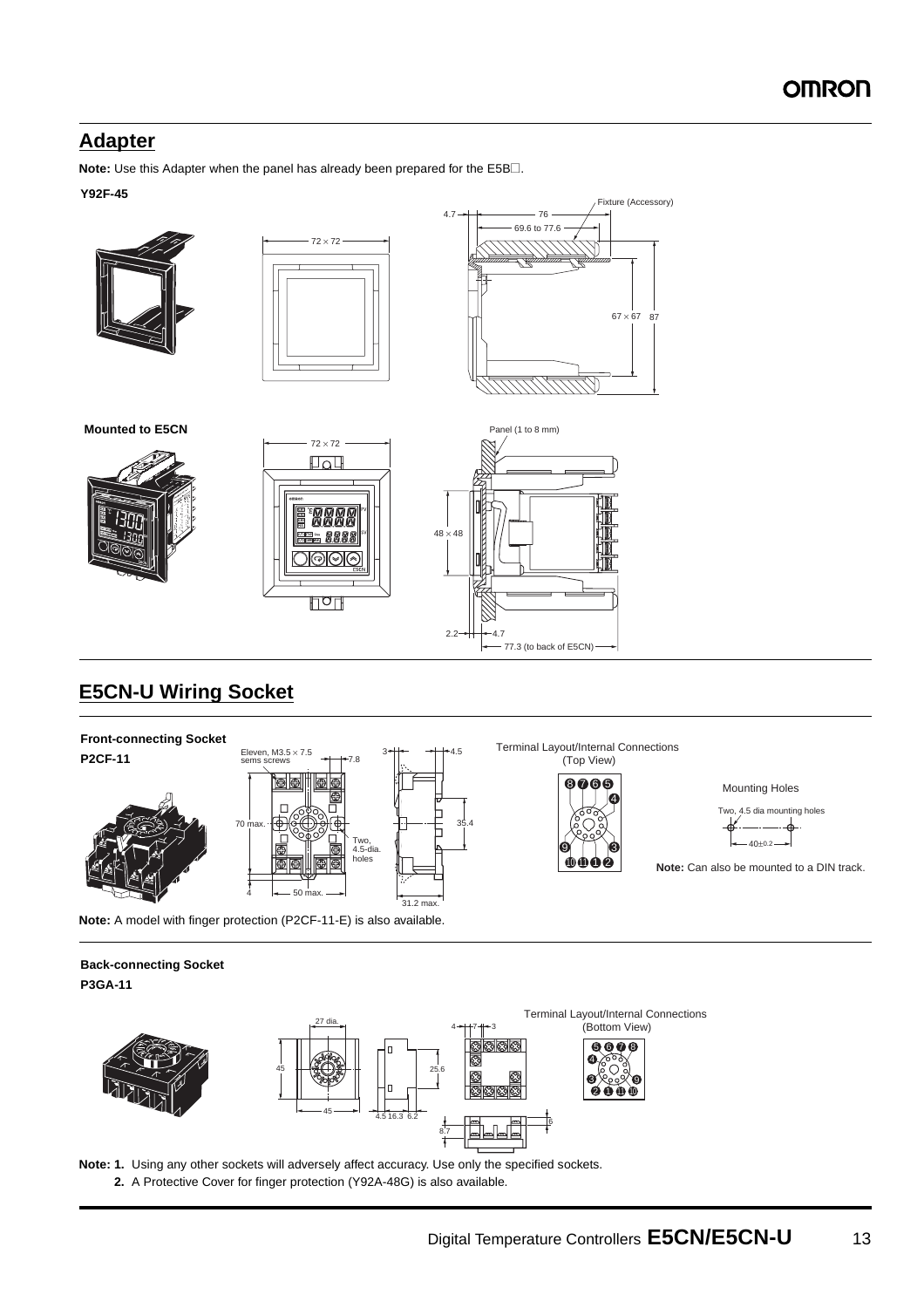# **Operation**

# ■ Outline of Operation Procedures

The following diagram illustrates the entire setting level. A password is required to enter the advance function setting level and the calibration level. Some parameters may not be displayed depending on the protection settings and operation conditions. The control operation will stop when switching from operation level to initial setting level.



**Note: 1.** Operation level entered for software reset.

- **2.** You cannot move to other levels by operating the keys on the front panel from the calibration level. You must turn OFF the power supply.
- **3.** You can move only to the operation level by operating the keys on the front panel from the manual control level.
- **4.** The time taken to move to the protect level can be adjusted by changing the "Move to protect level time" setting.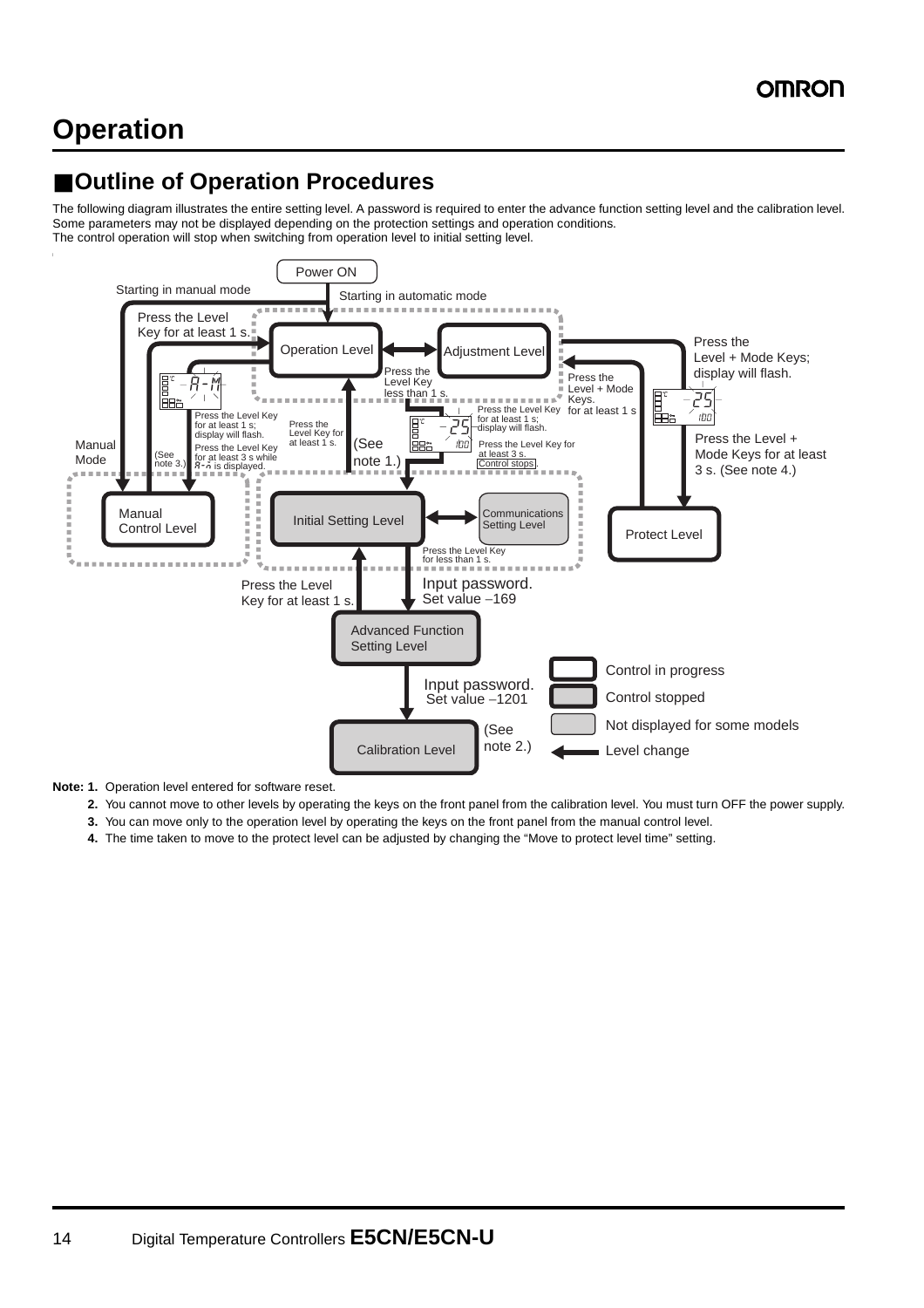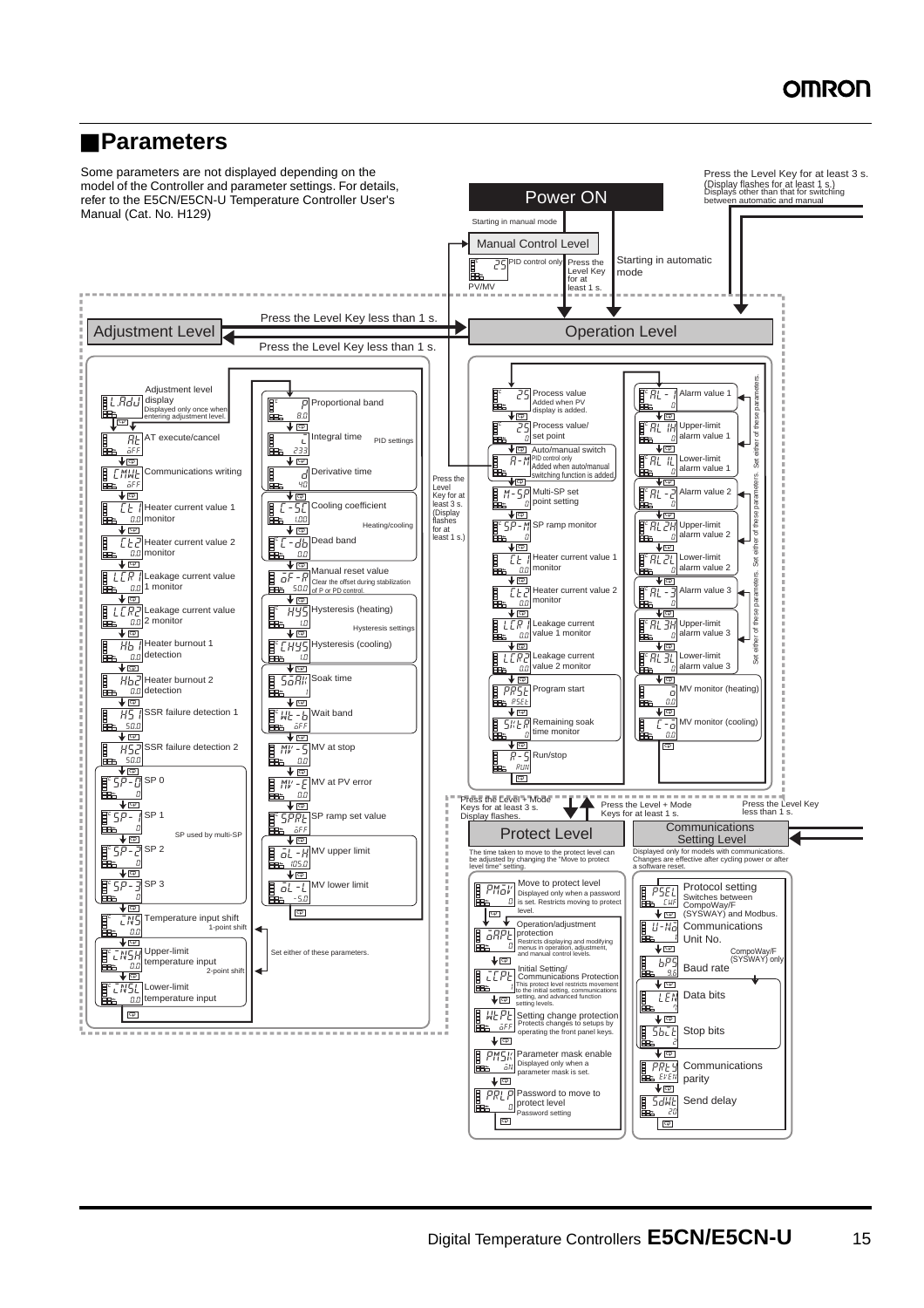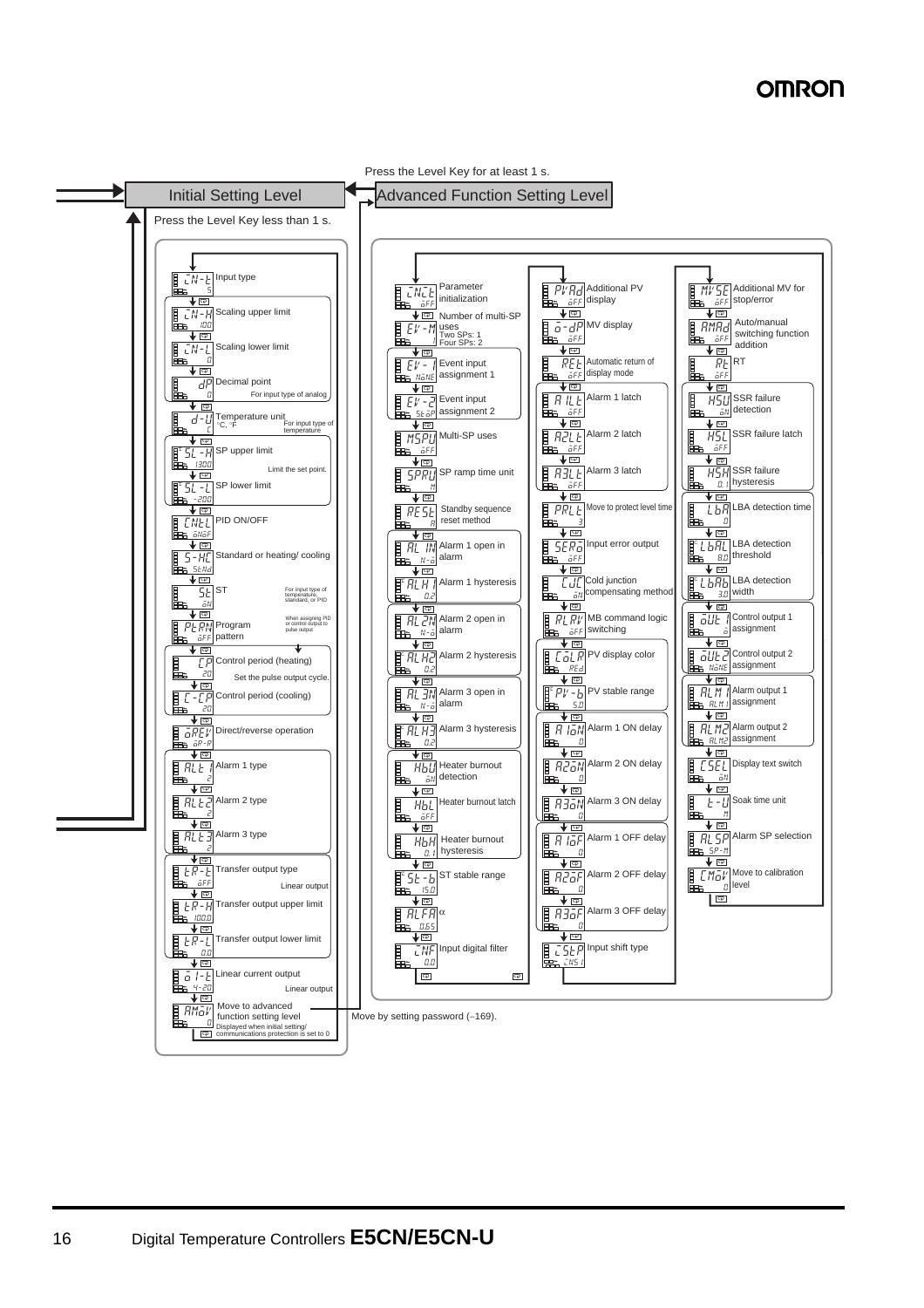# **Improvements to E5CN Functionality**

# ■ **Changes**

Model numbers have been changed to allow for multi-input specifications.

### **Before Change**

E5CN- $\Box$ TC (models for thermocouples)  $E5CN$ - $\square\square P$  (models for platinum resistance thermometers)

#### **After Change**

E5CN-**DOOT** (Models that support both thermocouples and platinum resistance thermometers)

### **Precautions in Replacing Previous Controllers**

- **•** The input type setting numbers have changed to allow for multiinput specifications. (The default setting is for a K sensor between - 200 and 1,300°C.)
- **•** Previous E5CN Controllers cannot be removed from the case for replacement with new models. Replace the case at the same time.
- **•** The previous ThermoTools cannot be used with the new Controller models. Use the ThermoTools scheduled for marketing from July 2004.
- **•** The height of the front panel that extends when the Controller is mounted to a panel has been reduced from 9 to 6 mm.

**Note:** Items That Have Not Been Changed

- **•** Panel cutout dimensions
	- **•** Panel interior dimensions for panel mounting
	- **•** Wiring terminal sizes
	- **•** Wiring terminal arrangement
	- **•** Parameter setting procedure



The following items do not change in comparison to the previous E5CN models: Panel cutout, Internal panel dimensions for panel mounting, wiring screw sizes, wiring terminal arrangement, and parameter setting methods.

## ■ **Improved Functions**

The previous and new models can be easily differentiated by looking at the front panel. The OMRON logo is in a different position.

| Item               | Previous models (OMRON logo: lower left)         | Improved models (OMRON logo: upper left)      |
|--------------------|--------------------------------------------------|-----------------------------------------------|
| <b>Front panel</b> | $\circ$<br>ALM1<br>ALM <sub>2</sub><br><b>HB</b> | ALM <sub>1</sub><br>ALM2<br>ALM3<br><b>HA</b> |
|                    | <b>STOP</b><br>OUT2 CMW                          | OUT1 STOP<br>OUT2 CMW MANU                    |

Basically, the Controllers are upwardly compatible. The terminal arrangement, terminal sizes, and depth for panel mounting have not been changed. Changes are listed in the following tables. For details, refer to the E5CN/E5CN-U Temperature Controller User's Manual (Cat. No. H129) and to the E5CN Temperature Controller Communications User's Manual (Cat. No. H130).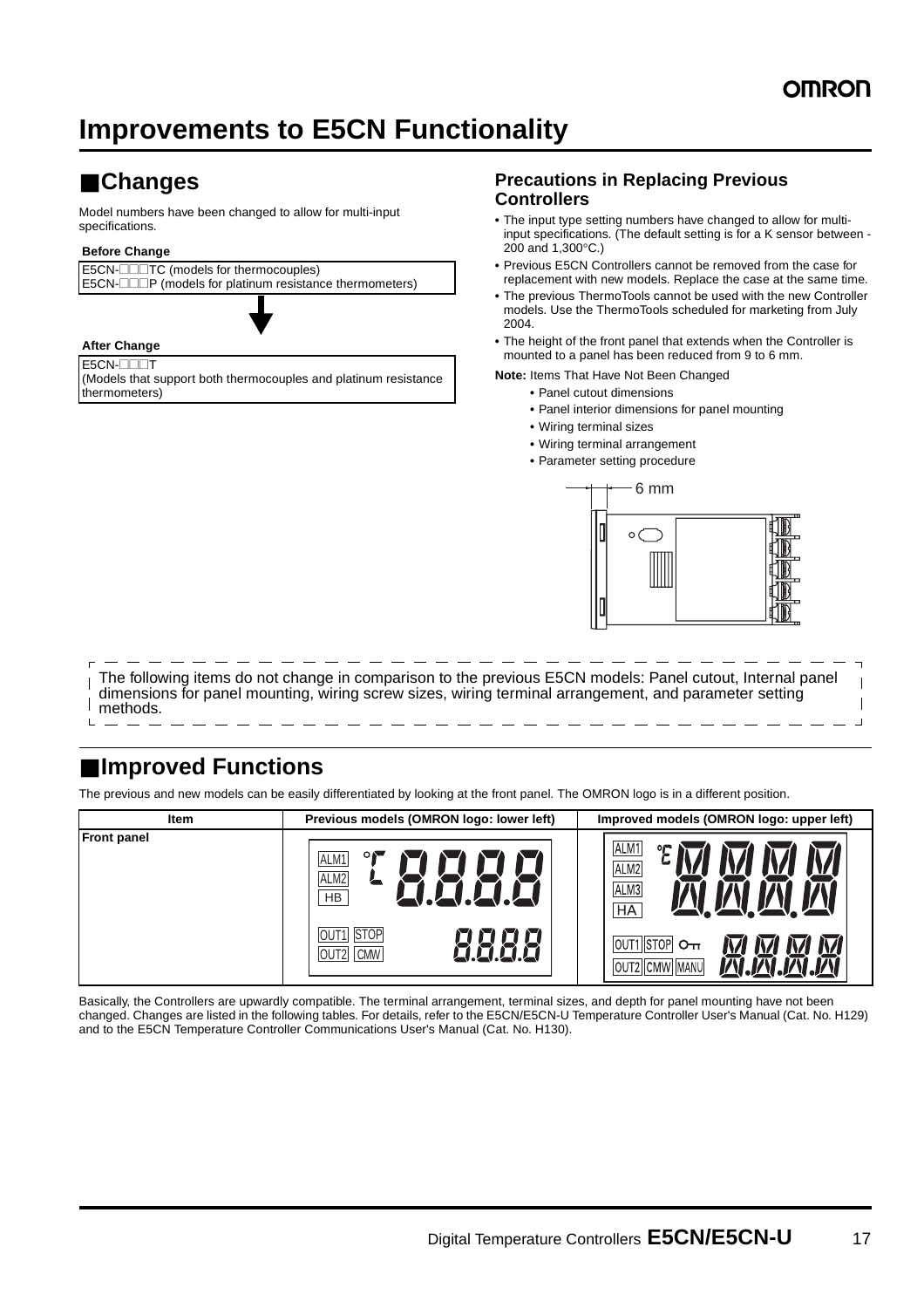# ■ **Specifications**

# **Ratings**

|                             | Item           | <b>Previous models</b>                                                                          | <b>Improved models</b>                                                                                                                                                    |
|-----------------------------|----------------|-------------------------------------------------------------------------------------------------|---------------------------------------------------------------------------------------------------------------------------------------------------------------------------|
| <b>Power</b><br>consumption | E5CN           | 7 VA (100 to 240 VAC, 50/60 Hz)<br>4 VA/3 W (24 VAC, 50/60 Hz or 24 VDC)                        | 7.5 VA (100 to 240 VAC, 50/60 Hz)<br>4 VA/3 W (24 VAC, 50/60 Hz or 24 VDC)                                                                                                |
|                             | E5CN-U         | 6 VA (100 to 240 VAC, 50/60 Hz)<br>3 VA/2 W (24 VAC, 50/60 Hz or 24 VDC)                        | 6 VA (100 to 240 VAC, 50/60 Hz)<br>3 VA/2 W (24 VAC, 50/60 Hz or 24 VDC)                                                                                                  |
| <b>Sensor inputs</b>        |                | E5CN-OOTC                                                                                       | E5CN-□□T (Multi-input models)                                                                                                                                             |
|                             |                | Thermocouple: K, J, T, E, L, U, N, R, S, or B                                                   | Thermocouple: K, J, T, E, L, U, N, R, S, or B                                                                                                                             |
|                             |                | Infrared temperature sensor: 10 to 70°C,<br>60 to 120 °C or 115 to 165 °C (160 to 260 °C)       | Infrared temperature sensor: 10 to 70°C,<br>60 to 120 °C or 115 to 165 °C (160 to 260 °C)                                                                                 |
|                             |                | Voltage input: 0 to 50 mV                                                                       | Voltage input: 0 to 50 mV                                                                                                                                                 |
|                             |                | E5CN-⊟⊟P                                                                                        | Platinum resistance thermometer: Pt100 or JPt100                                                                                                                          |
|                             |                | Platinum resistance thermometer: Pt100 or JPt100                                                |                                                                                                                                                                           |
|                             |                | (No models with analog inputs)                                                                  | E5CN-□□L (Models with analog inputs added.)                                                                                                                               |
|                             |                |                                                                                                 | Current input: 4 to 20 mA or 0 to 20 mA                                                                                                                                   |
|                             |                |                                                                                                 | Voltage input: 1 to 5 V, 0 to 5 V, or 0 to 10 V                                                                                                                           |
| Control                     | Relay          | $E5CN-R$                                                                                        | $E5CN-R$                                                                                                                                                                  |
| outputs                     |                | SPST-NO, 250 VAC, 3 A (resistive load)                                                          | SPST-NO, 250 VAC, 3 A (resistive load)                                                                                                                                    |
|                             |                | Electrical life: 100,000 operations min.                                                        | Electrical life: 100,000 operations min.                                                                                                                                  |
|                             |                | u.                                                                                              | E5CN-Y□□ (Added models with long-life relay                                                                                                                               |
|                             |                |                                                                                                 | outputs.)                                                                                                                                                                 |
|                             |                |                                                                                                 | (To be available soon)                                                                                                                                                    |
|                             |                |                                                                                                 | SPST-NO, 250 VAC, 3 A (resistive load)                                                                                                                                    |
|                             |                |                                                                                                 | Electrical life: 1,000,000 operations min. DC loads<br>cannot be connected.                                                                                               |
|                             | Voltage        | E5CN-Q <sub>III</sub>                                                                           | E5CN-Q <sub>III</sub>                                                                                                                                                     |
|                             |                | 12 VDC ±15% (PNP)                                                                               | 12 VDC ±15% (PNP)                                                                                                                                                         |
|                             |                | Max. load current: 21 mA                                                                        | Max. load current: 21 mA                                                                                                                                                  |
|                             |                | With short-circuit protection                                                                   | With short-circuit protection                                                                                                                                             |
|                             | <b>Current</b> | $E5CN-C$                                                                                        | $E5CN-C$                                                                                                                                                                  |
|                             |                | 4 to 20 mA DC                                                                                   | 4 to 20 mA DC or 0 to 20 mA DC                                                                                                                                            |
|                             |                | Load: 600 $\Omega$ max.                                                                         | Load: 600 $\Omega$ max.                                                                                                                                                   |
|                             |                | Resolution: Approx. 2,600                                                                       | Resolution: Approx. 2,700                                                                                                                                                 |
| Control                     | Voltage        | (No models with two control outputs)                                                            | (Option Unit)                                                                                                                                                             |
| output 2                    |                |                                                                                                 | 12 VDC ±15% (PNP)                                                                                                                                                         |
|                             |                |                                                                                                 | Max. load current: 21 mA                                                                                                                                                  |
|                             |                |                                                                                                 | With short-circuit protection                                                                                                                                             |
| Display method              |                | 7-segment digital display and single-LED indicators<br>Character height: PV: 9.9 mm, SV: 6.4 mm | 11-segment digital display and single-LED indicator<br>(Improved visibility)<br>(A 7-segment digital display also possible.)<br>Character height: PV: 11.0 mm, SV: 6.5 mm |
| <b>Transfer output</b>      |                | (No models with transfer outputs)                                                               | E5CN-C <sub>□</sub> (current output)                                                                                                                                      |
|                             |                |                                                                                                 | Allocated to current output                                                                                                                                               |
|                             |                |                                                                                                 | 4 to 20 mA DC or 0 to 20 mA DC                                                                                                                                            |
|                             |                |                                                                                                 | Load: 600 $\Omega$ max.                                                                                                                                                   |
|                             |                |                                                                                                 | Resolution: Approx. 2,700                                                                                                                                                 |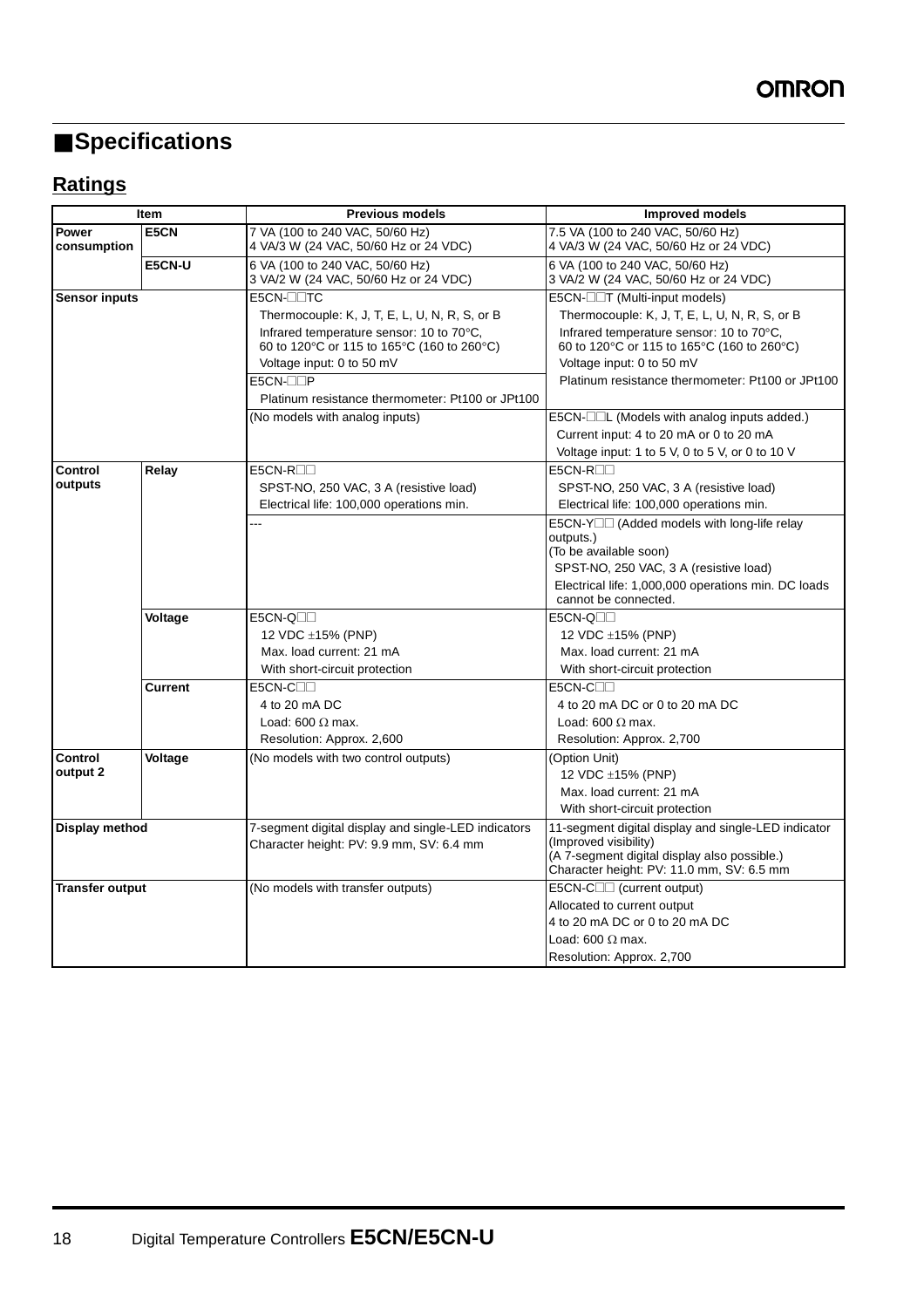## **Other Functions**

| Item            | <b>Previous models</b>                                                                                      | <b>Improved models</b>                                                            |
|-----------------|-------------------------------------------------------------------------------------------------------------|-----------------------------------------------------------------------------------|
| <b>Displays</b> | ---                                                                                                         | Parameter mask function (provided with setting software)                          |
|                 | PV display switch between 2 colors (red/green)                                                              | PV display switch between 3 colors (red/orange/green)                             |
|                 | ---                                                                                                         | Display characters can be switched between 7-segment and 11-<br>segment displays. |
| <b>Inputs</b>   | Temperature input shift (1-point shift for temperature input,<br>2-point shift for no-contact sensor input) | Temperature input shift (2-point shift also possible for temperature<br>input)    |
|                 | ---                                                                                                         | Display character switch (7-segment/11-segment)                                   |
| <b>Outputs</b>  | ---                                                                                                         | Manual outputs                                                                    |
|                 | ---                                                                                                         | MV at stop                                                                        |
|                 |                                                                                                             | MV at PV error                                                                    |
|                 | ---                                                                                                         | Loop burnout alarm                                                                |
| <b>Controls</b> | Control period: 1 to 99 s                                                                                   | Control period: 0.5 or 1 to 99 s                                                  |
|                 | ---                                                                                                         | Robust tuning                                                                     |
| <b>Alarms</b>   | ---                                                                                                         | Alarm delays                                                                      |
|                 | ---                                                                                                         | Alarm SP selection (selection of alarm operation of SP indicator)                 |
| <b>Others</b>   | ---                                                                                                         | Simple programming function                                                       |
|                 | ---                                                                                                         | Password to move to protect level                                                 |
|                 |                                                                                                             | Setting software port                                                             |

## **Characteristics**

| ltem            | <b>Previous models</b> | Improved models |
|-----------------|------------------------|-----------------|
| Sampling period | 500 ms                 | 250 ms          |

## **Communications Specifications**

| ltem                                | <b>Previous models</b>              | Improved models                            |
|-------------------------------------|-------------------------------------|--------------------------------------------|
| <b>ICommunications</b><br>protocols | CompoWay/F (SYSWAY)                 | CompoWay/F (SYSWAY), Modbus                |
| <b>Baud rate</b>                    | 1200, 2400, 4800, 9600, 19200 bit/s | 1200, 2400, 4800, 9600, 19200, 38400 bit/s |

## **Heater Burnout/SSR Failure Detection Characteristics**

| <b>Item</b>                              | <b>Previous models</b>                       | Improved models                                     |
|------------------------------------------|----------------------------------------------|-----------------------------------------------------|
| <b>Maximum heater</b><br><b>Icurrent</b> | <b>Option Units</b><br>Single-phase 50 A VAC | <b>Option Units</b><br>Single-phase 50 A AC         |
|                                          | $- - -$                                      | Option Units (two CT inputs)<br>Three-phase 50 A AC |
| <b>ISSR failure detection</b>            | $---$                                        | SSR failure detection                               |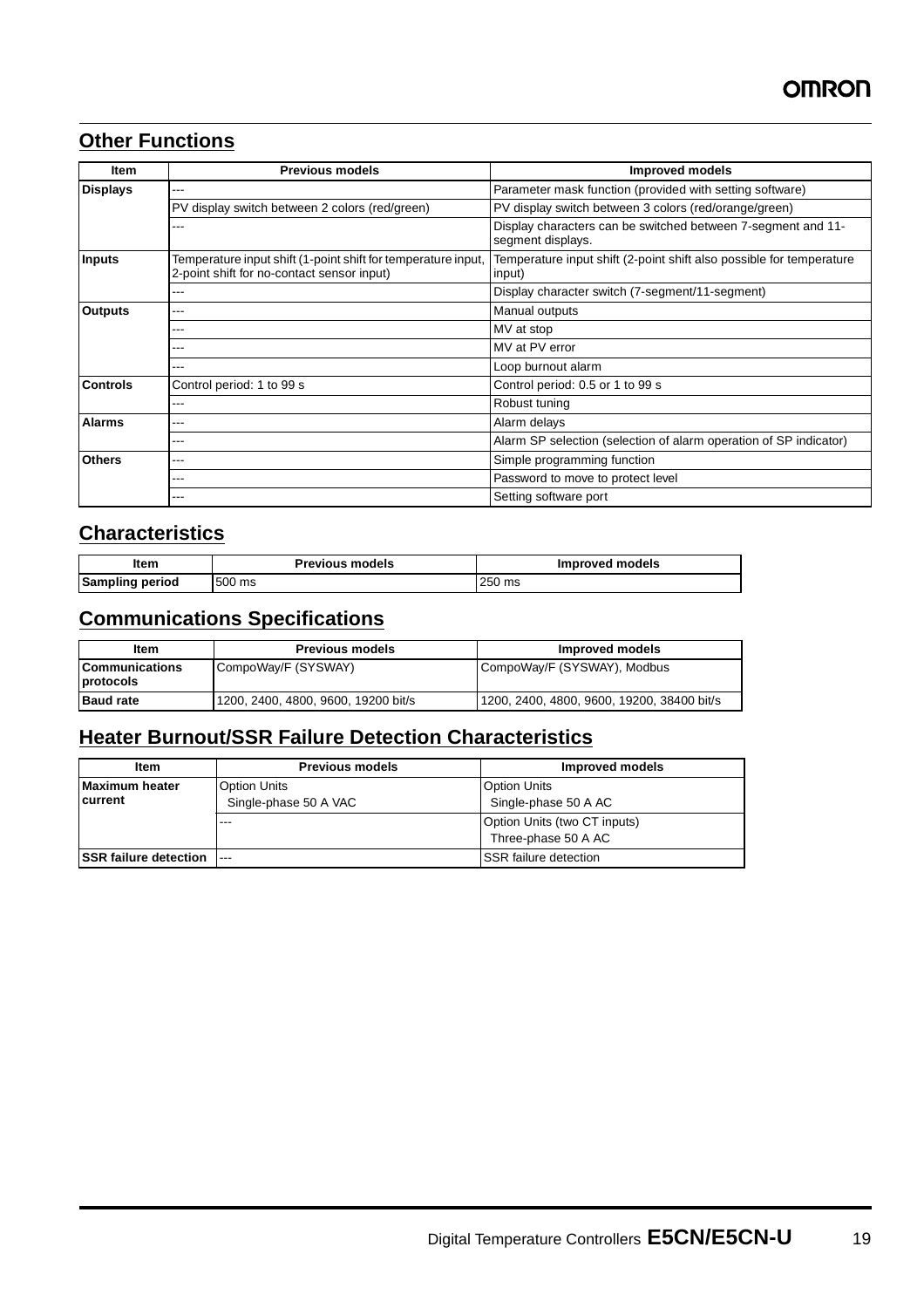# **Precautions**

**Note:** Refer to the ntlp: Electronic Temperature Controller Catalog (Cat. No. ntlp) for common precautions.

### !**CAUTION**

Do not touch any of the terminals while the power is being supplied. Doing so may occasionally result in minor electric shock. Do not allow pieces of metal or wire cuttings to get inside the Temperature Controller. Failure to do so may occasionally result in minor electric shock, fire, or damage to equipment.

Do not use the Temperature Controller in locations subject to flammable or explosive gas. Doing so may occasionally result in minor injury due to explosion.

Do not attempt to disassemble, modify, or repair the Temperature Controller or touch any internal components. Doing so may occasionally result in minor electric shock, fire, or damage to equipment.

Caution: Danger of Electric Shock

- a) This Temperature Controller is UL-listed as an opentype process controller. Use it in a control panel structure so that fire will not leave the panel.
- b) When using two or more cutoff switches, turn OFF all switches so that no power is supplied to the Temperature Controller before maintenance or inspections.
- c) Signal inputs are SELV restricted circuits. (See note 1.)
- d) Caution: To reduce the danger of fire or electric shock, do not internally connect the outputs of different class 2 circuits. (See note 2.)

If the output relay is used beyond its life expectancy, its contacts may occasionally become fused or burned. Always consider the actual application conditions and be sure to use the output relay within its rated load and electrical life expectancy. The life expectancy of the output relay varies considerably according to its switching capacity and operating conditions.



Fire may occasionally occur if terminal screws become loose. Tighten the terminal screws using a torque between 0.74 and 0.90 N·m.

Make settings for the Temperature Controller that are suitable for the controlled system. Failure to do so may result in unexpected operation occasionally resulting in damage to equipment or personal injury.



Warning: To reduce the danger or electric shock or fire, use the Temperature Controller in an controlled environment relatively free from polluting materials.

Take appropriate safety measures, such as installing a separate monitoring system, to ensure safe operation in the event of a malfunction of the Temperature Controller. Loss of operation control or alarm outputs due to malfunction may occasionally result in physical damage to the controlled system or equipment.

- **Note: 1.** An SELV circuit is one separated from the power supply with double insulation or reinforced insulation, that does not exceed 30 V r.m.s. and 42.4 V peak or 60 VDC.
	- **2.** A class 2 power supply is one tested and certified by UL as have the current and voltage of the secondary output restricted to specific levels.

## **Precautions for Safe Use**

- **1.** Do not use the Temperature Controller in the following locations.
	- **•** Locations exposed to radiated heat from heating devices
	- **•** Locations subject to exposure to water or oil
	- **•** Locations subject to direct sunlight
	- **•** Locations subject to dust or corrosive gas (especially sulfide gas or ammonia gas).
	- **•** Locations subject to severe temperature changes
	- **•** Locations subject to icing or condensation
	- **•** Locations subject vibration or strong shock
- **2.** Use and store the Temperature Controller within the rated ambient temperature and humidity. When two or more Temperature Controllers are mounted horizontally close to each other or vertically next to one another, the internal temperature will increase due to heat radiated by the Temperature Controllers and the service life will decrease. In such a case, use forced cooling by fans or other means of air ventilation to cool down the Temperature Controllers.
- **3.** Allow enough space around the Temperature Controller to ensure proper heat dissipation. Do not block the ventilating holes.
- **4.** Be sure to wire terminals properly using the correct polarity.
- **5.** Use crimp terminals with the specified dimensions (M3.5, width 7.2 mm max.).

Use wires of a thickness of AWG24 (0.205 mm2) to AWG14 (2.081 mm2). The exposed current-carrying part to be inserted into terminals must be 5 to 6 mm.

- **6.** Do not connect anything to unused terminals.
- **7.** Allow as much space as possible between the Controller and devices that generate powerful high frequencies (high-frequency welders, high-frequency sewing machines, etc.) or surge. Keep the wiring for the Temperature Controller's terminal block away from power cables carry high voltages or large currents. Also, do not wire power lines together with or parallel to Temperature Controller wiring.
- **8.** Use the Temperature Controller within a power supply voltage and load that meet all specifications and ratings.
- **9.** Set up the power supply so that the voltage will reach the rated voltage within 2 seconds after turning ON.
- **10.** Allow at least 30 minutes for the Temperature Controller to warm up.
- **11.** When using self-tuning, turn ON power for the load (e.g., heater) at the same time as or before supplying power to the Temperature Controller.
- **12.** Install the appropriate switches and circuit breakers and label them accordingly so that power can be turned OFF in an emergency by the person operating the Temperature Controller.
- **13.** If you remove the Controller from its case, do not touch or apply shock to the electronic parts inside. When placing the Controller back in the case, make sure that electronic parts do not come in contact with the case.
- **14.** Use alcohol to clean the Temperature Controller. Do not use thinner or other solvent-based substances.
- **15.** It will require 2 seconds for the outputs from the Temperature Controller to stabilize after turning ON the power supply. Design the system (e.g., the control panel) to allow for this time.
- **16.** Outputs will turn OFF depending on the mode when switching to the initial setting mode. Confirm system safety before switching the mode.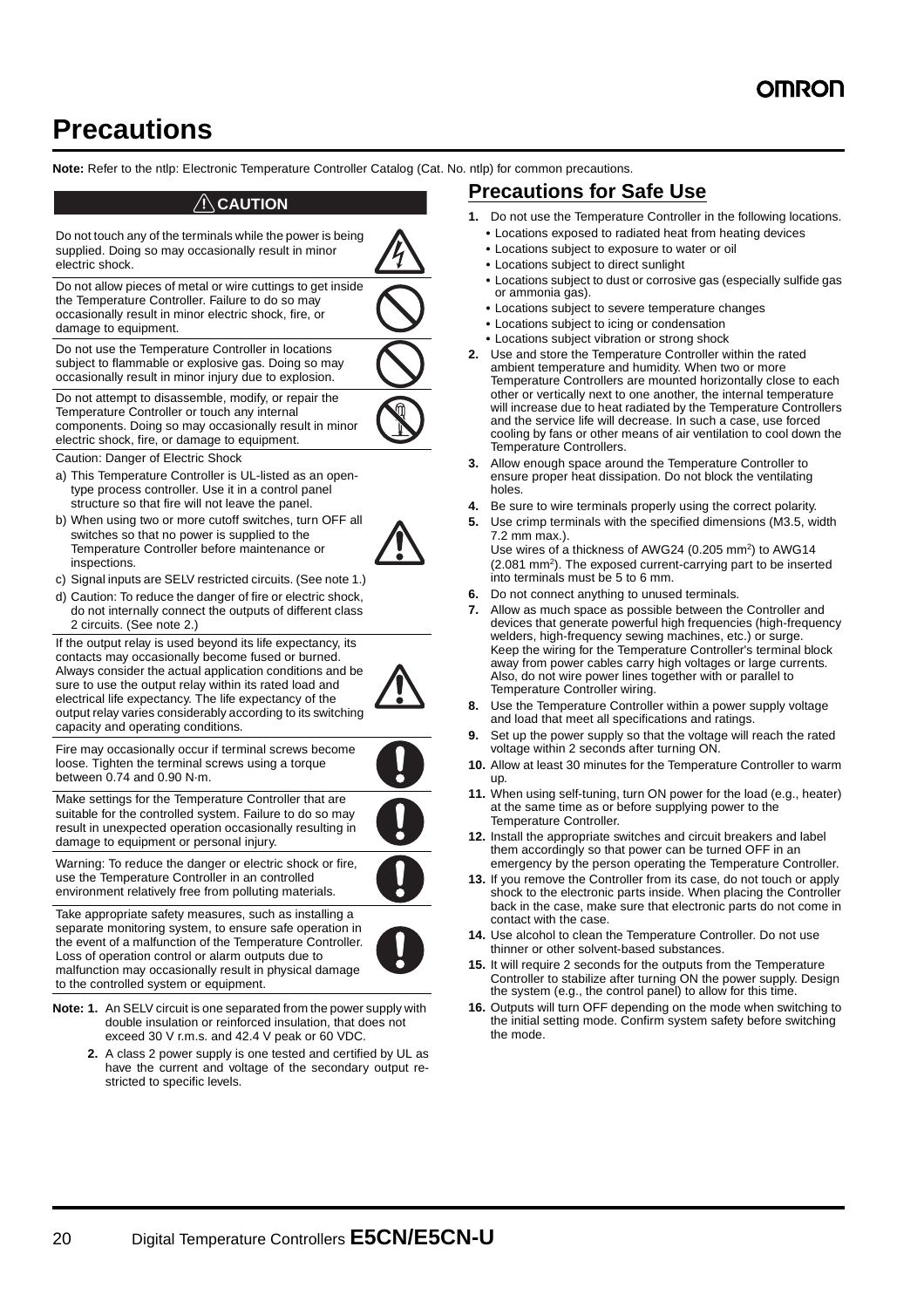## **Precautions for Correct Use**

## **Service Life**

**1.** Use the Temperature Controller within the following temperature and humidity ranges:

Temperature:  $-10$  to 55 $\degree$ C (with no icing or condensation) Humidity: 25% to 85%

If the Controller is installed inside a control board, the ambient temperature must be kept to under 55°C, including the temperature around the Controller.

- **2.** The service life of electronic devices like Temperature Controllers is determined not only by the number of times the relay is switched but also by the service life of internal electronic components. Component service life is affected by the ambient temperature: the higher the temperature, the shorter the service life and, the lower the temperature, the longer the service life. Therefore, the service life can be extended by lowering the temperature of the Temperature Controller.
- **3.** When two or more Temperature Controllers are mounted horizontally close to each other or vertically next to one another, the internal temperature will increase due to heat radiated by the Temperature Controllers and the service life will decrease. In such a case, use forced cooling by fans or other means of air ventilation to cool down the Temperature Controllers. When providing forced cooling, however, be careful not to cool down the terminals sections alone to avoid measurement errors.

## **Measurement Accuracy**

- **1.** When extending or connecting the thermocouple lead wire, be sure to use compensating wires that match the thermocouple types.
- **2.** When extending or connecting the lead wire of the platinum resistance thermometer, be sure to use wires that have low resistance and keep the resistance of the three lead wires the same.
- **3.** Mount the Temperature Controller so that it is horizontally level.
- **4.** If the measurement accuracy is low, check to see if input shift has been set correctly.

## **Waterproofing**

The degree of protection is as shown below. Sections without any specification on their degree of protection or those with IP<sup>1</sup>0 are not waterproof.

Front panel: NEMA4X for indoor use (equivalent to IP66) Rear case: IP20, Terminal section: IP00 (E5CN-U: Front panel: Equivalent to IP50, rear case: IP20, terminals: IP00)

## **Operating Precautions**

- **1.** It takes approximately two seconds for the outputs to turn ON from after the power supply is turned ON. Due consideration must be given to this time when incorporating Temperature Controllers in a sequence circuit.
- **2.** When using self-tuning, turn ON power for the load (e.g., heater) at the same time as or before supplying power to the Temperature Controller. If power is turned ON for the Temperature Controller before turning ON power for the load, self-tuning will not be performed properly and optimum control will not be achieved.
- **3.** When starting operation after the Temperature Controller has warmed up, turn OFF the power and then turn it ON again at the same time as turning ON power for the load. (Instead of turning the Temperature Controller OFF and ON again, switching from STOP mode to RUN mode can also be used.) Avoid using the Controller in places near a radio, television set, or wireless installing.
- **4.** These devices can cause radio disturbances which adversely affect the performance of the Controller.

## **Mounting**



### **Mounting to a Panel**

- **1.** To mount the Controller so that it is waterproof, insert the waterproof packing onto the Controller. Group mounting does not allow waterproofing. The waterproof packing is not required if waterproofing is not necessary. The Panel Mounting Adapter is also included with the E5CN-U.
	- Waterproof packing is not included with the E5CN-U.
- **2.** Insert the E5CN/E5CN-U into the mounting hole in the panel.
- **3.** Push the adapter along the Controller body from the terminals up to the panel, and fasten it temporarily.
- **4.** Tighten the two fixing screws on the adapter. Alternately tighten the two screws a little at time to keep them balanced. Tighten them to a torque of 0.29 to 0.39 N·m.

### **Attaching the Terminal Cover**

Make sure that the "UP" letters on the E5CN are at the top and insert the terminal cover into the holes at the top and bottom of the Controller.

## **Removing the Controller from the Case**

When carrying out maintenance on the Controller, the Controller can be removed from the case with the terminal leads still attached. The Controller can be removed from the case only with the E5CN. It cannot be removed with the E5CN-U.



- **1.** Insert the tool into the slots (one on the top and one on the bottom) and release the hooks.
- **2.** Insert the tool into the gap between the front panel and rear case and pull out the front panel slightly. Hold both sides of the front panel and draw out the Controller towards you. Do not apply unnecessary force.
- **3.** Before inserting the Controller, confirm that the sealing rubber is in place. Insert the Controller into the rear case until you hear a click. Press on the hooks on the top and bottom of the rear case to be sure that the hooks are securely locked in place.Be sure that electronic parts do not come in contact with the case.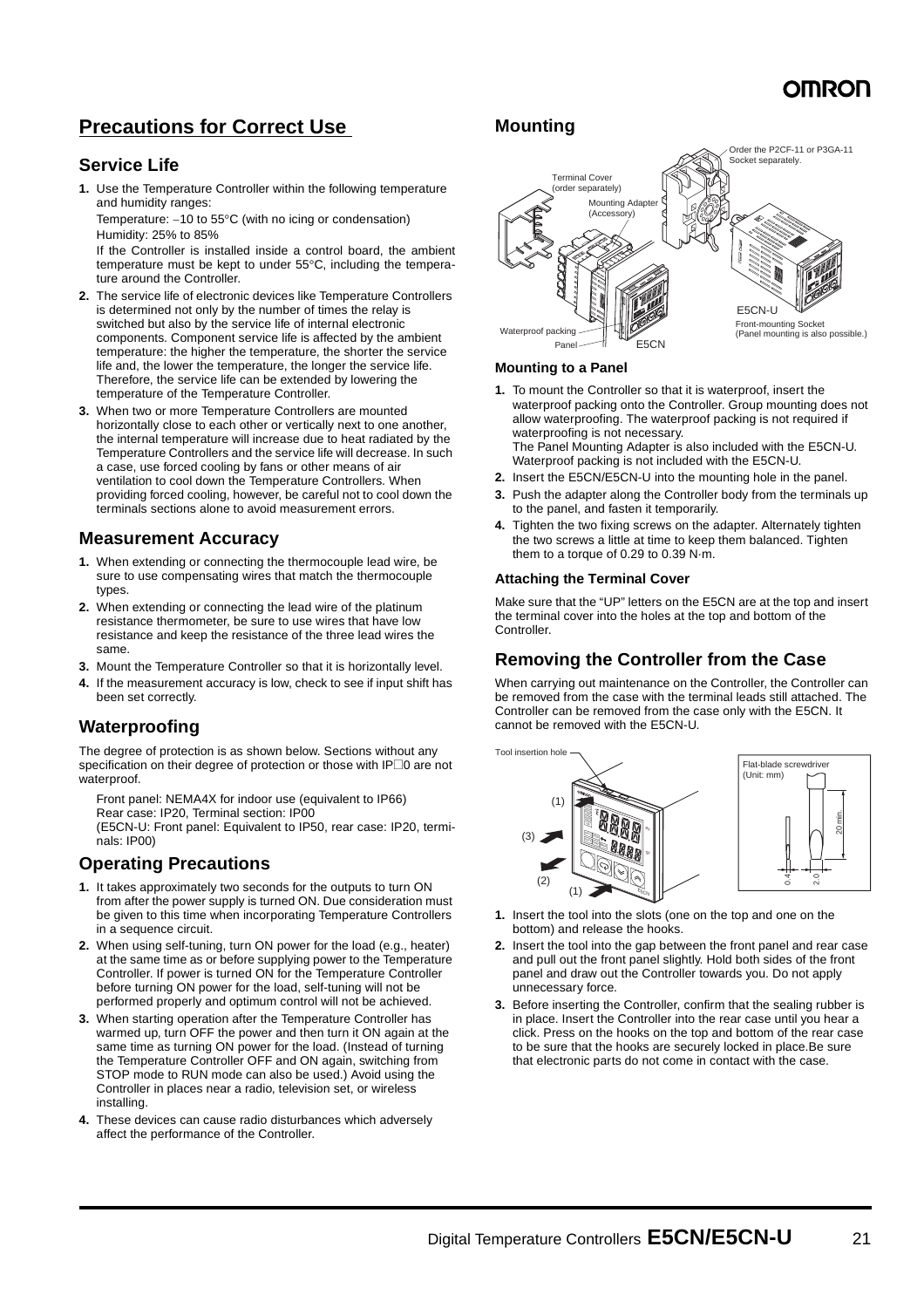## **Wiring Precautions**

- **•** Separate input leads and power lines to protect the Controller and its lines from external noise.
- Use wires of a thickness of AWG24 (0.205 mm<sup>2</sup>) to AWG14  $(2.081$  mm<sup>2</sup>).
- The exposed current-carrying part to be inserted into terminals must be 5 to 6 mm.
- **•** We recommend using crimp terminals when wiring the terminals.
- **•** Tighten terminal screws to a torque of 0.74 to 0.90 N·m.
- **•** Use the following type of crimp terminals for M3.5 screws.